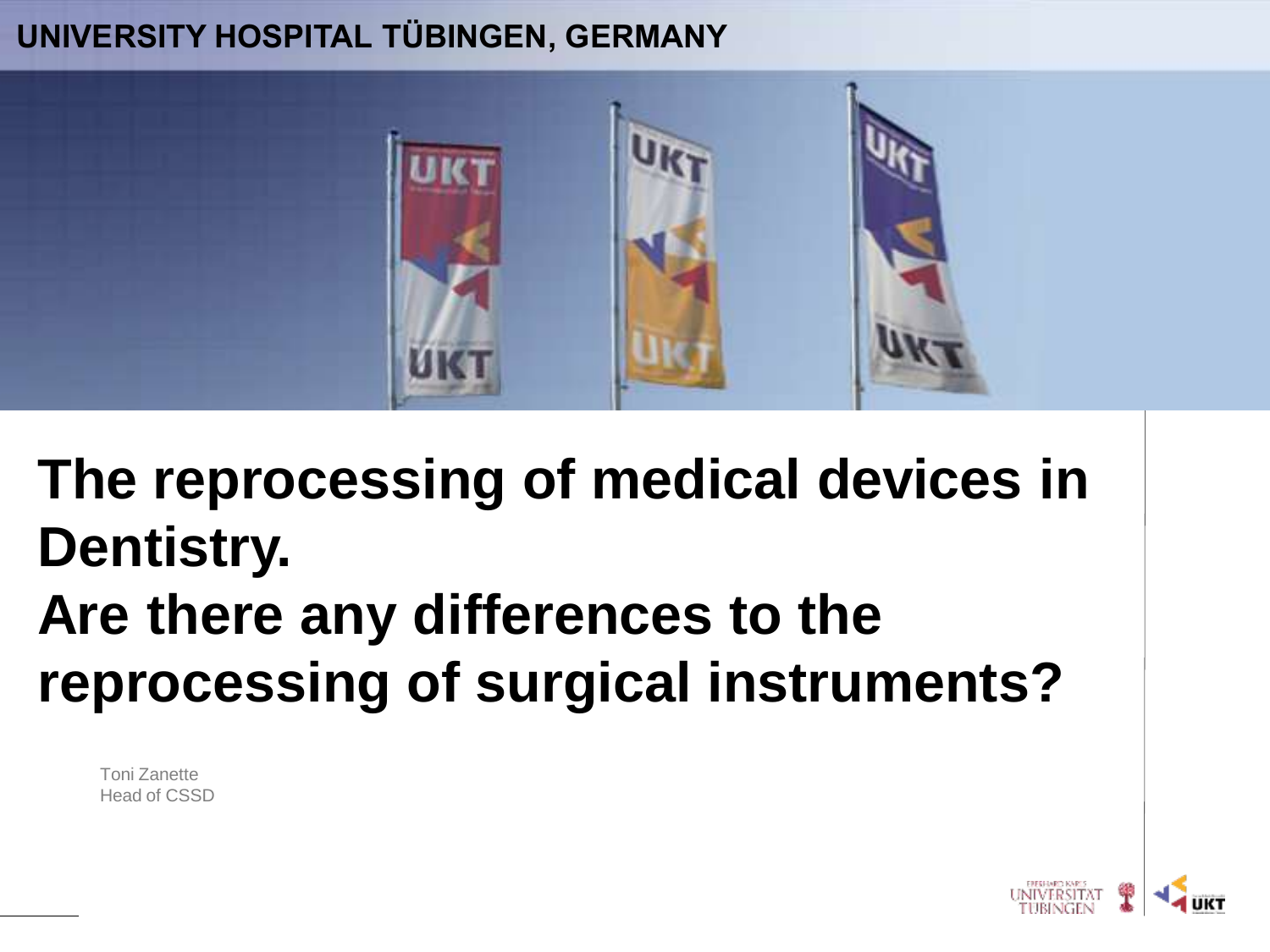It is the basis of all medical intervention that all instruments which are used invasive (transection of skin or mucous membrane) into the patient's body **must be sterile**. Microbiologically contaminated medical devices can be the source of infection in humans.

**Therefore the use of such medical devices requires a previous treatment under defined requirements.**

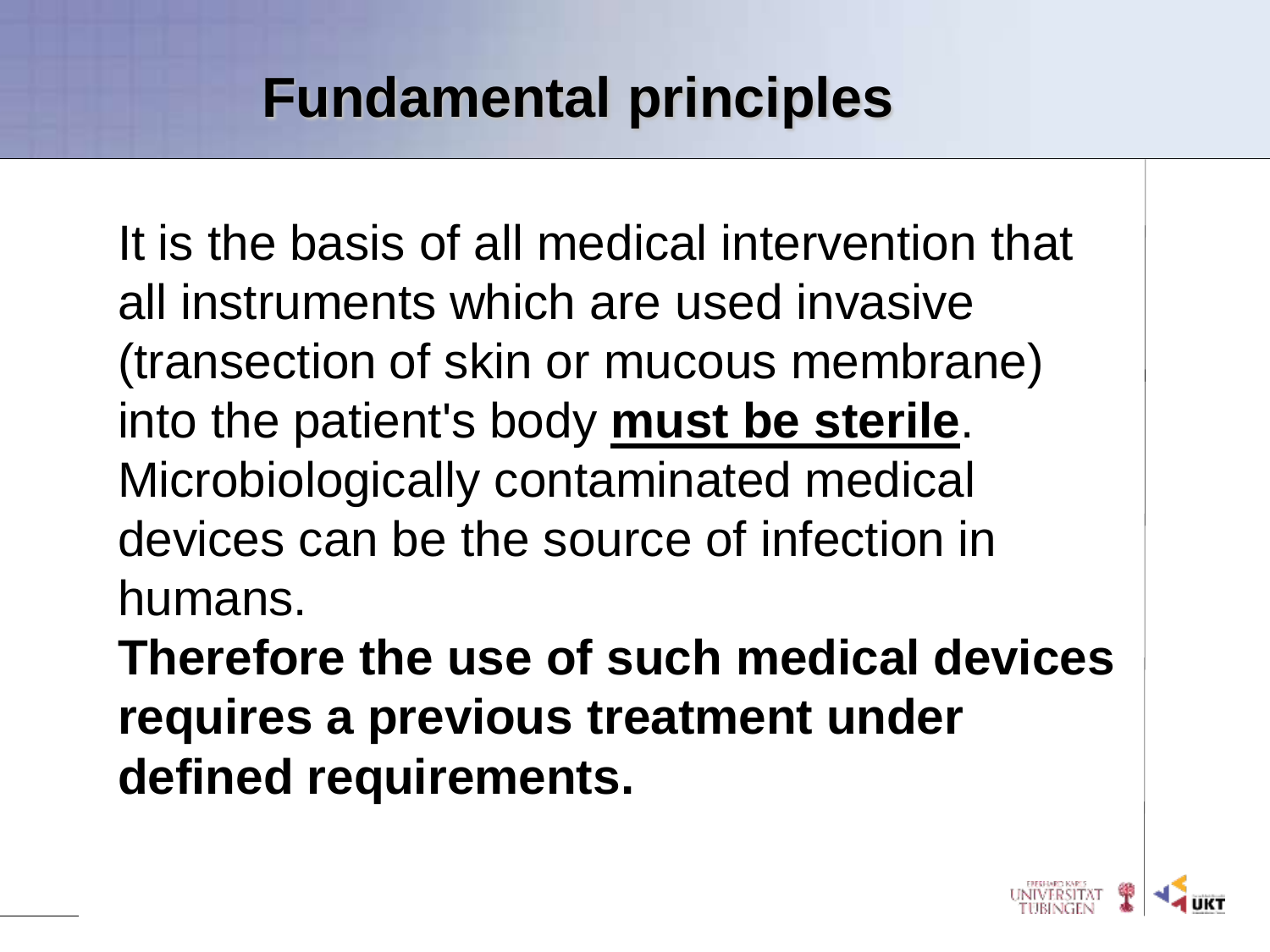Proper instrument reprocessing demands numerous chemical and physical factors to prevent the spread of germs. However, the required measures should only be carried out after considering the risks involved.

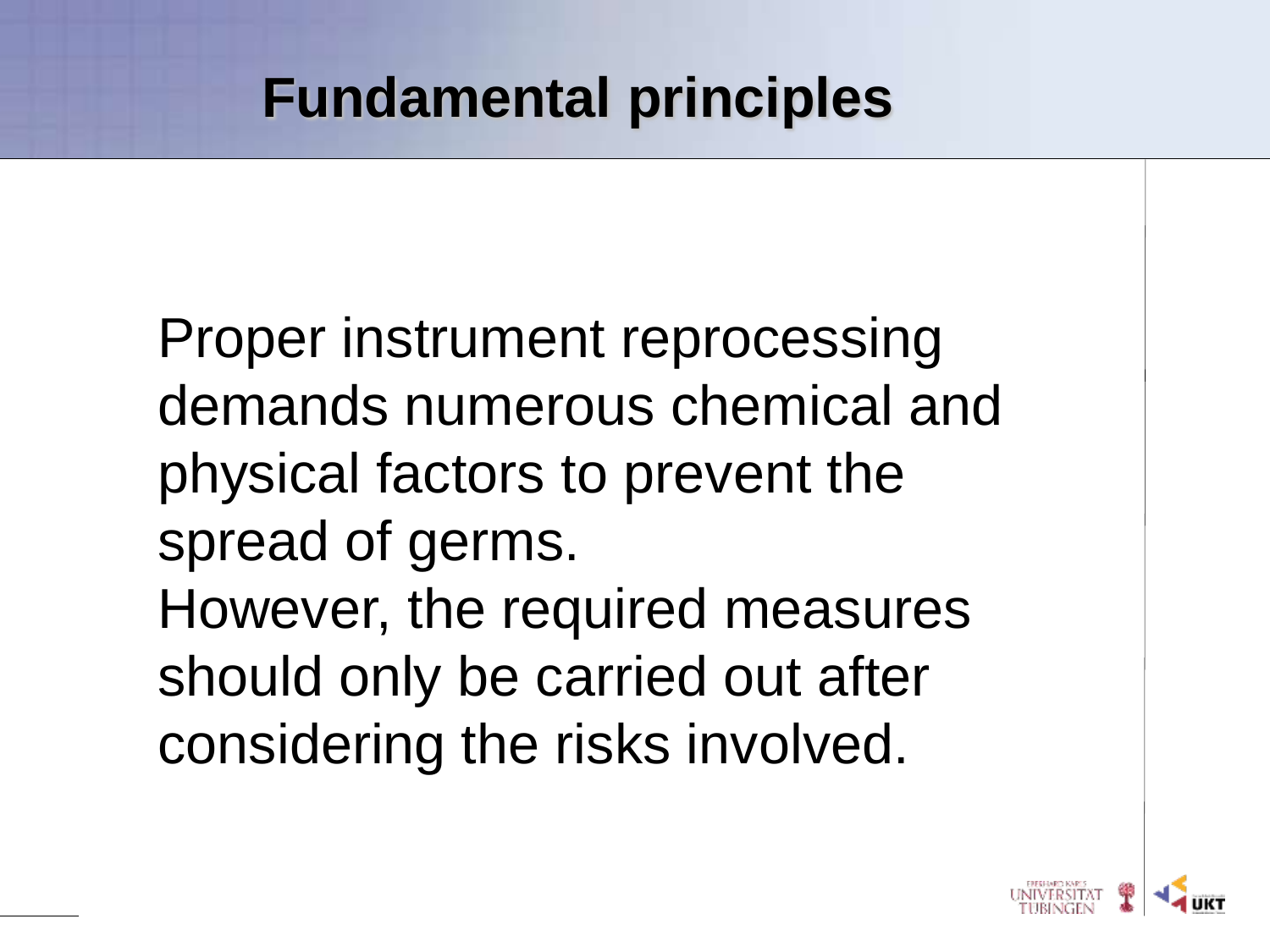# **in the mouth there is no risk**

**? ? ?**

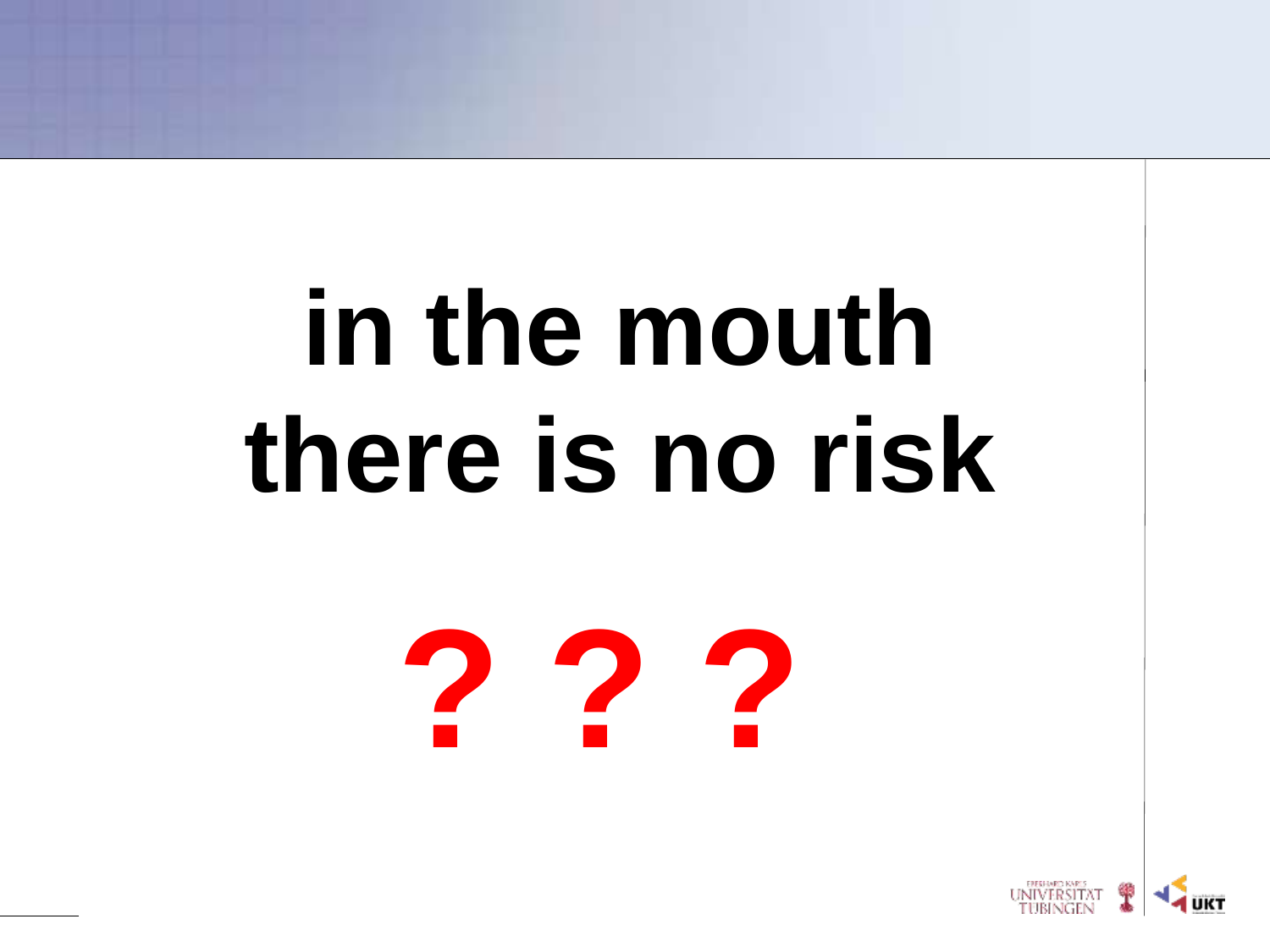## **Definition**

- **Risk** is the potential of losing something of value. Values (such as physical health, …) can be gained or lost when taking risk resulting from a given action, activity and/or inaction, foreseen or unforeseen. Risk can also be defined as the intentional interaction with uncertainty. Risk perception is the subjective judgment people make about the severity and/or probability of a risk, and may vary person to person.
- Any human endeavor carries some risk, but some are much riskier than others.

**Hansson, Sven Ove, ["Risk".](http://plato.stanford.edu/archives/spr2014/entries/risk/)** *The Stanford Encyclopedia of Philosophy***. May 2014.**

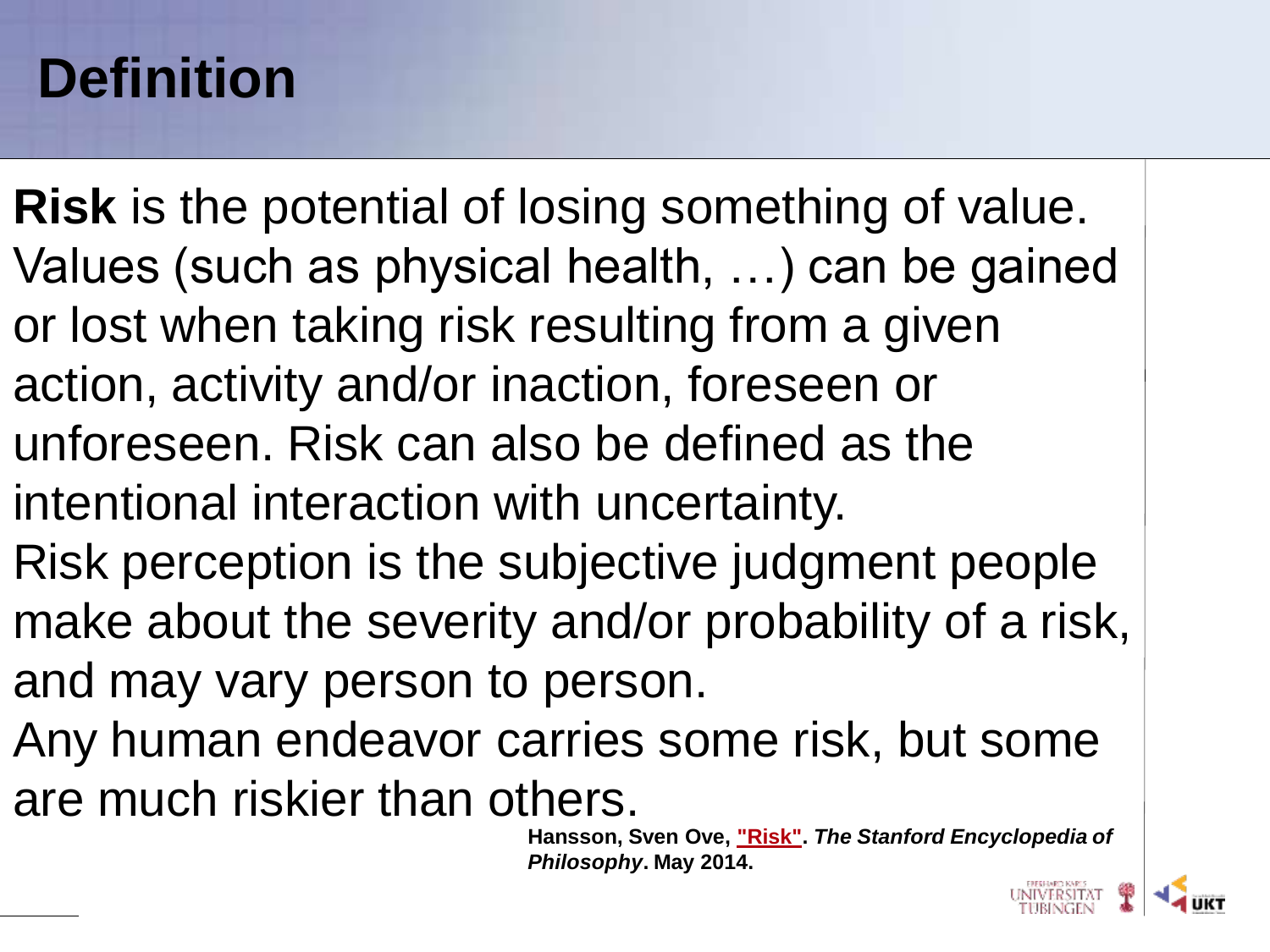## **Definition**

The Oxford English Dictionary cites the earliest use of the word in English (in the spelling of *risque*) as from 1621, and the spelling as *risk* from 1655. It defines *risk* as: (Exposure to) the possibility of loss, injury, or other adverse or unwelcome circumstance; a chance or situation involving such a possibility.

## **In Dentistry: Risk of transmission of pathogenic microorganisms**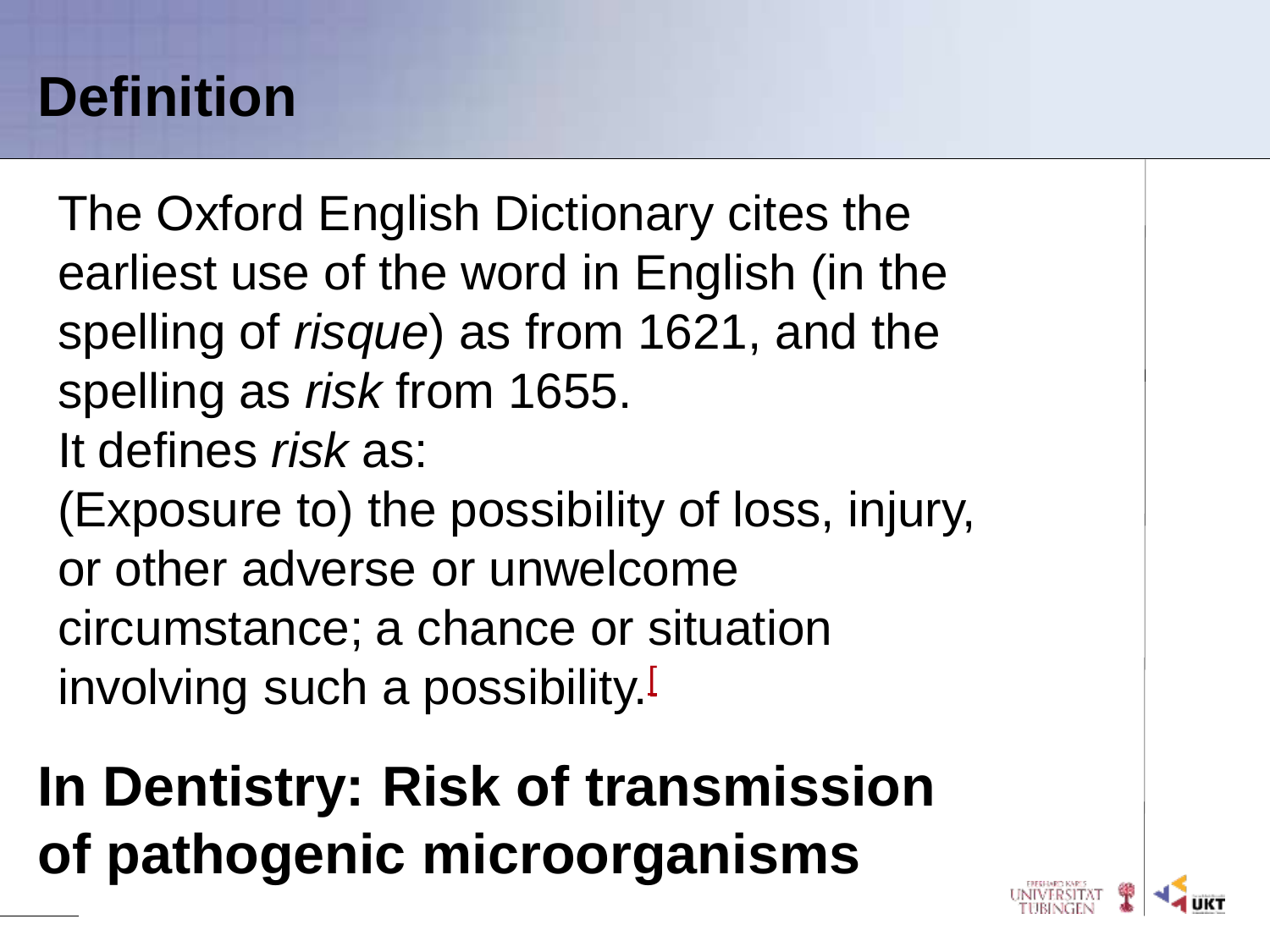## **Workspace clinical**

#### **Mouth cavity** (*Cavum oris)*



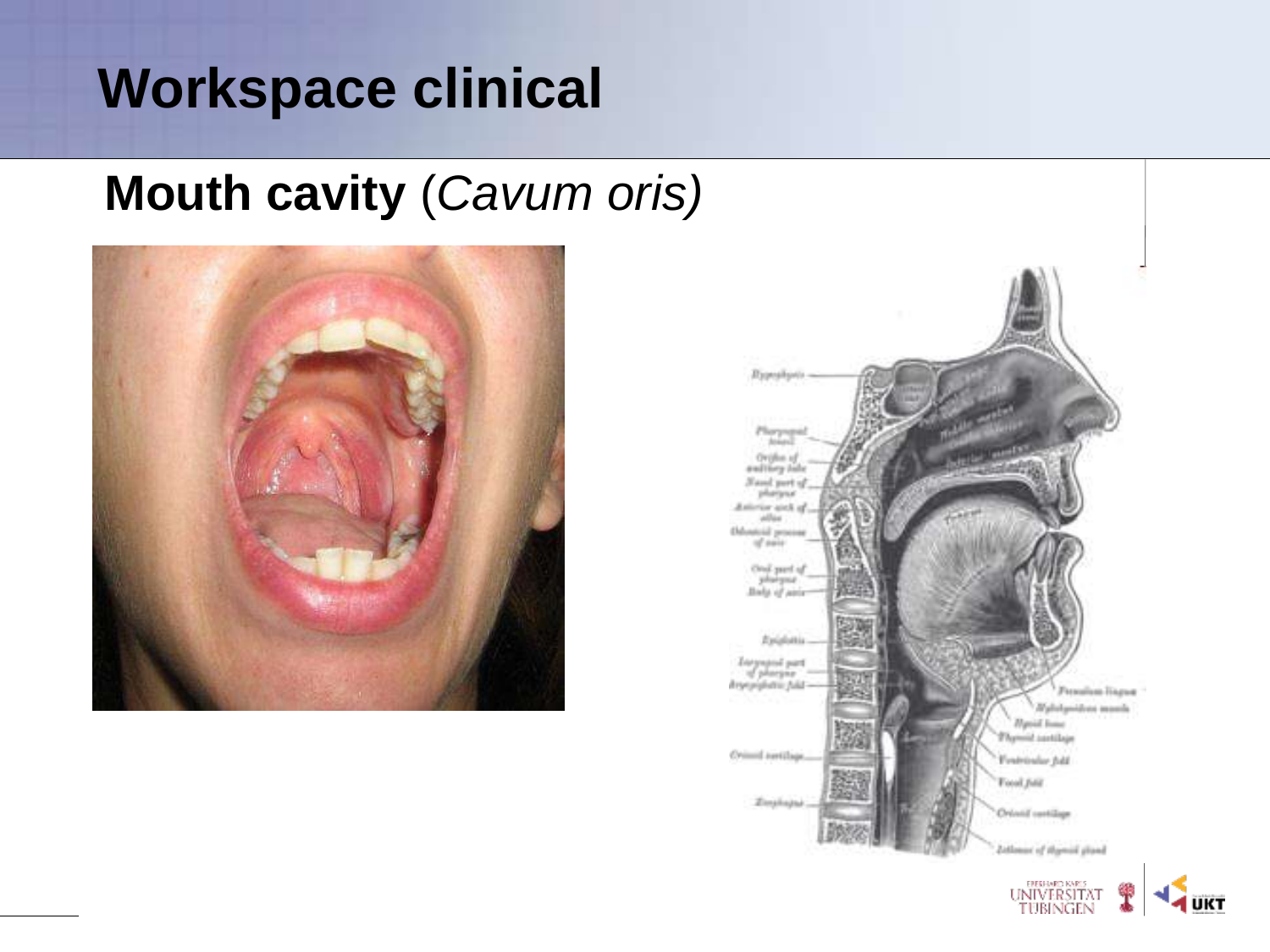## **Workspace microbiology**

The mouth harbors a diverse, abundant and complex microbial community. This highly diverse microflora inhabits the various surfaces of the normal mouth, on both the hard and soft oral tissues in biofilms. Bacterial adhesion is particularly important for oral bacteria.

- Oral bacteria include streptococci, lactobacilli, staphylococci, corynebacteria, and various anaerobes in particular bacteroides.
- Yeast
- Protozoa

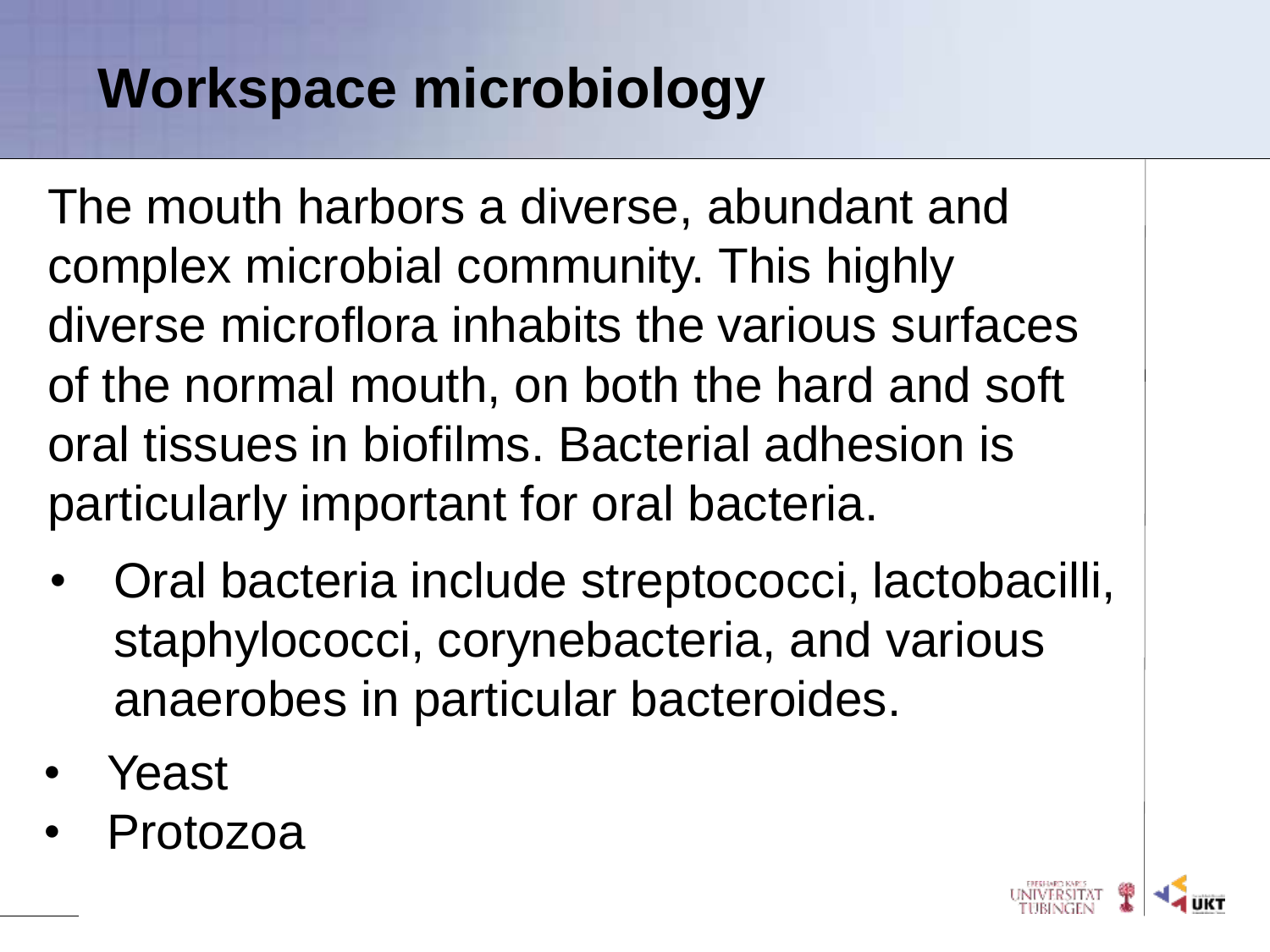## **Workspace microbiology**

**Saliva** is a watery substance located in the mouths of animals, secreted by the salivary glands. Human saliva is 99.5% water, while the other 0.5% consists of electrolytes, mucus, glycoproteins, enzymes, and antibacterial compounds such as secretory IgA (**Immunoglobulin A)** and lysozyme.

and:

Cells: possibly as many as 8 million human and **500 million bacterial** cells per mL.

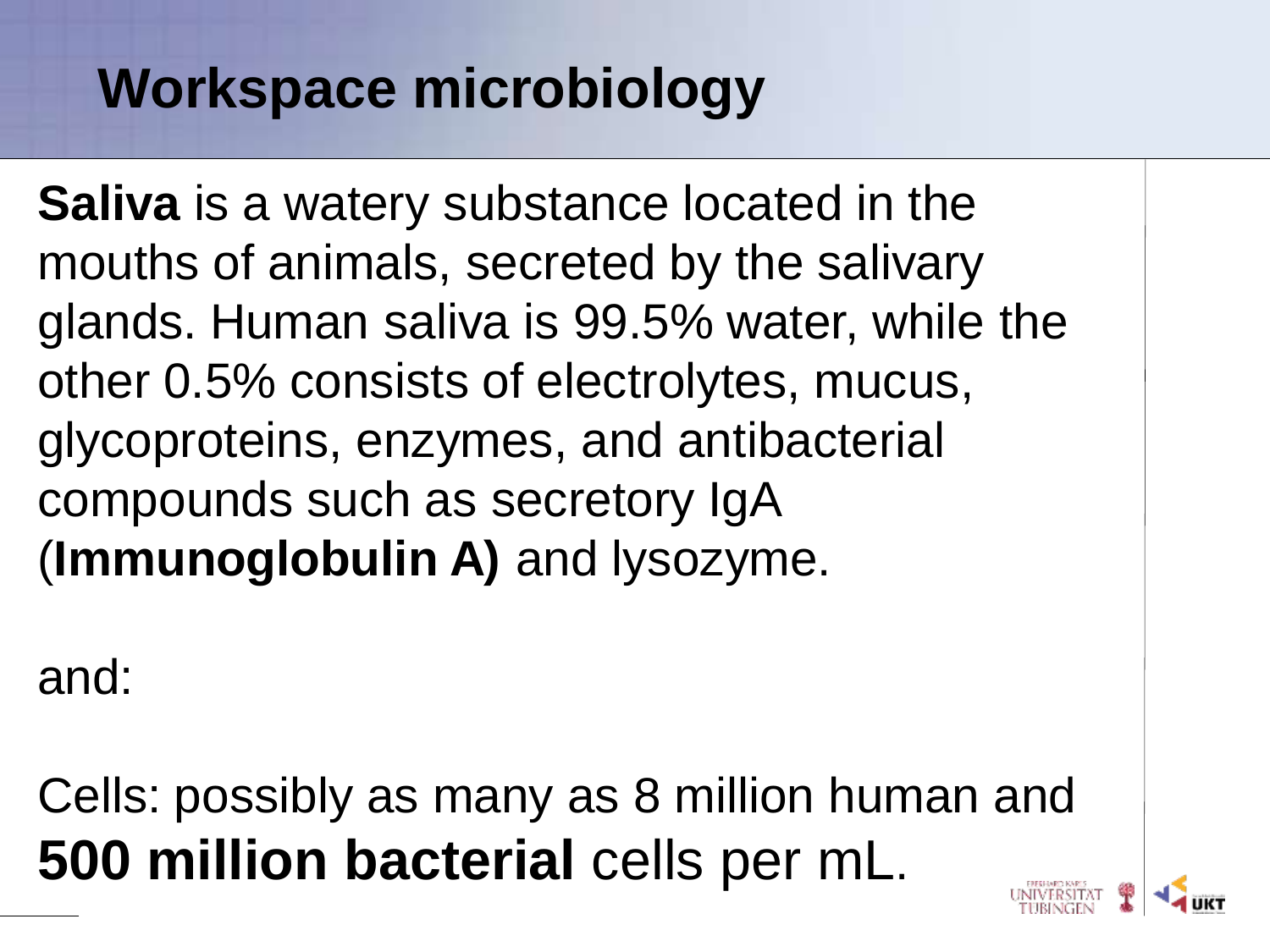## **Workspace microbiology**

### Blood:

- HBV
- HCV
- HIV
- Herpes simplex

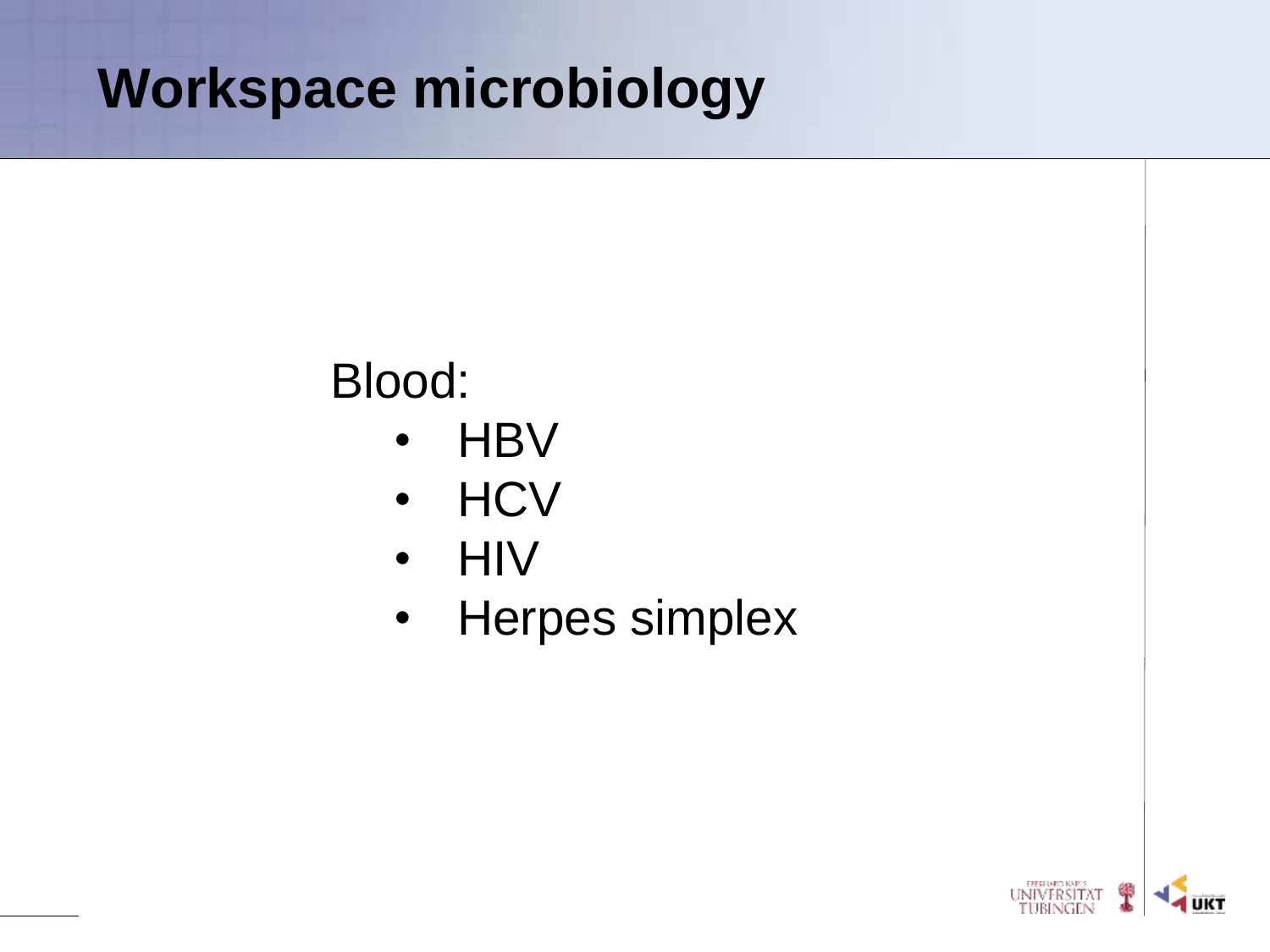## **Dangers for man and environment**

#### **Possible transmission:**

- Aerogenically: Recording of bioaerosols through the mucous membranes of the respiratory tract
- Direct/indirect physical contact: effect on damaged skin / mucous
- Incorporation: absorption through the oral cavity
- Parenteral: penetration into deep tissues

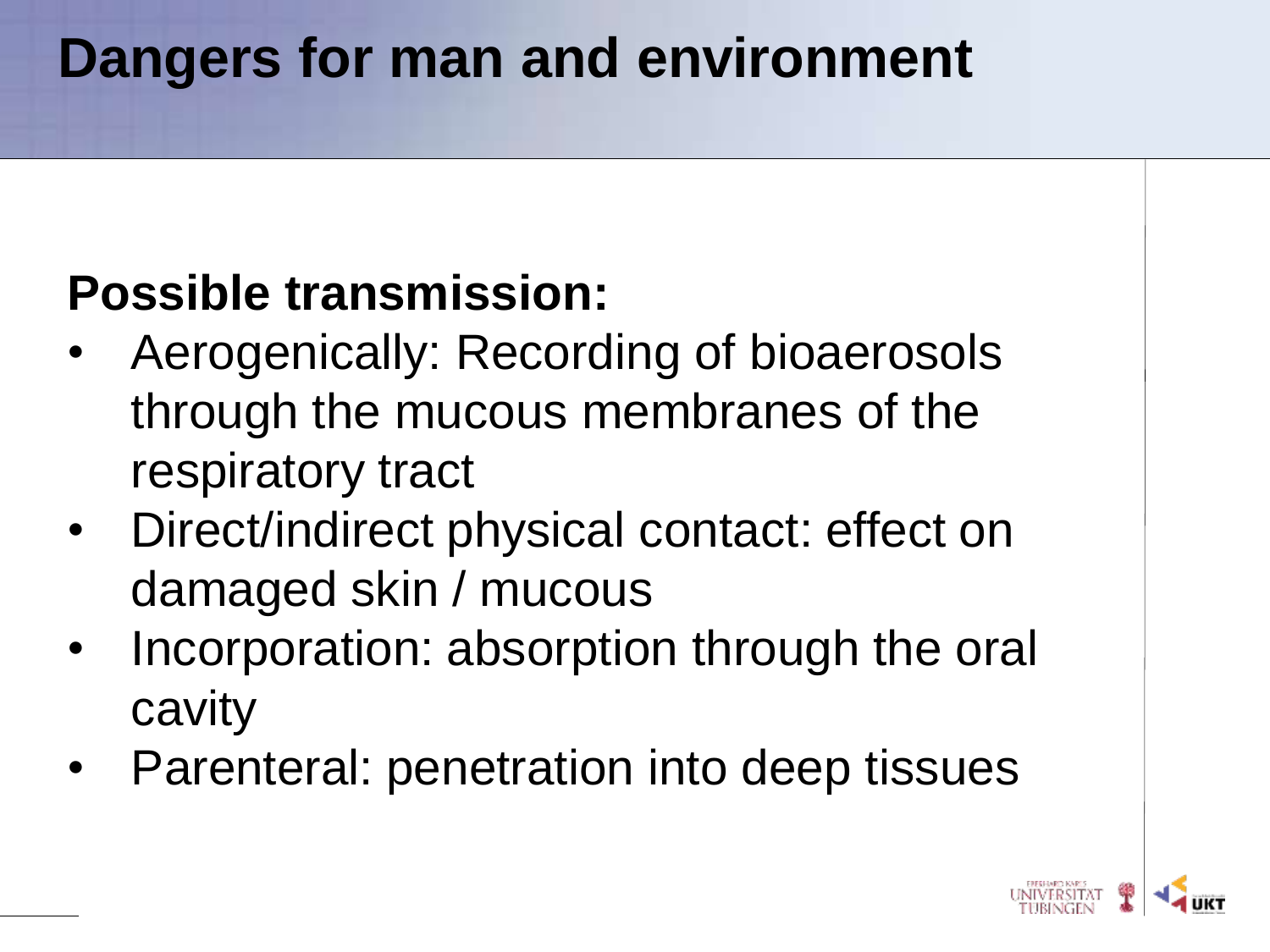## in the mouth there is a risk!

Adequately described from a legal perspective as well as from occupational medicine:

- for the patient
- for the practice team (doctor and assistive personnel)

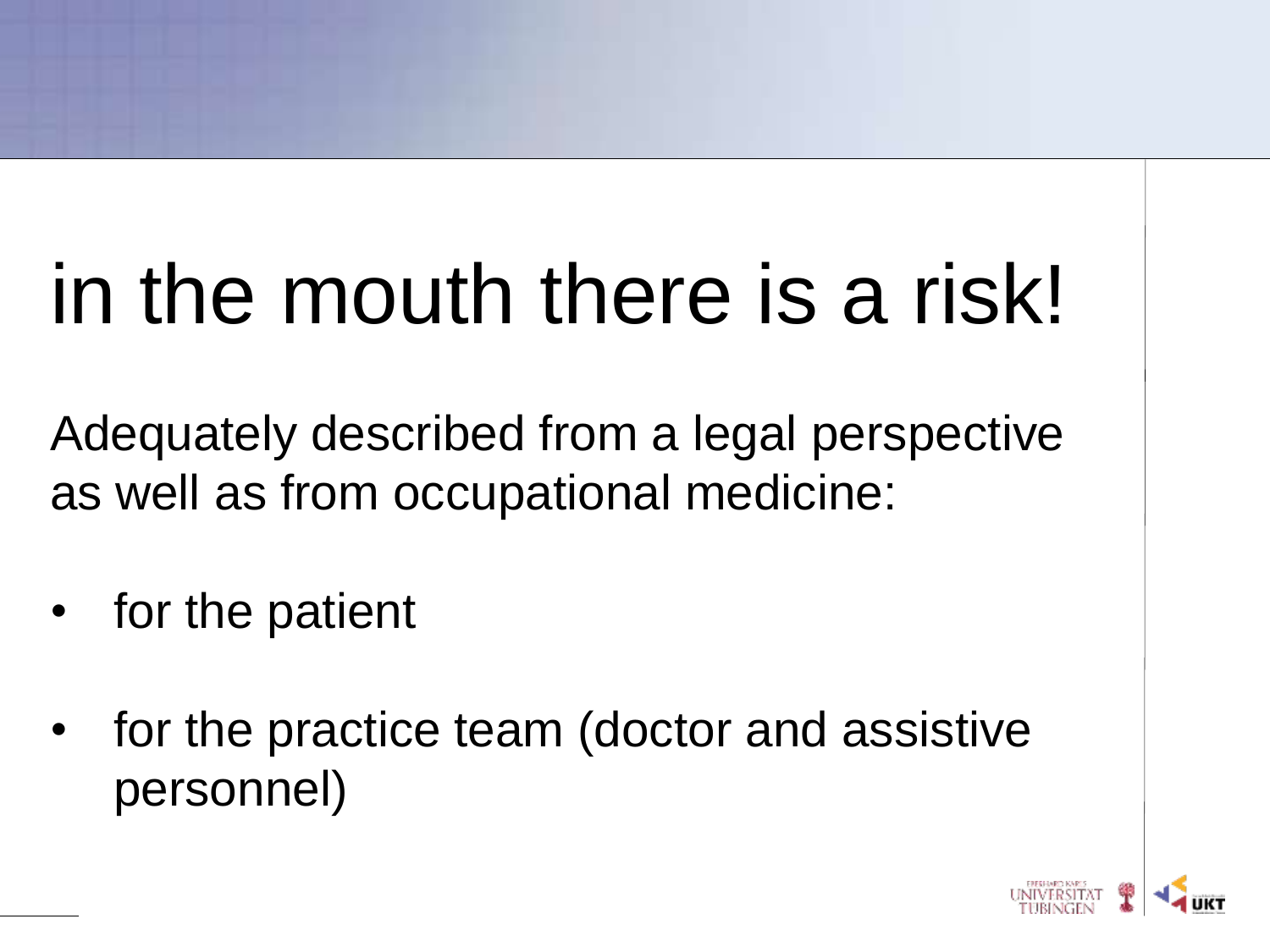Diagnostic assessment, controls, Orthodontics

- non-operative (mostly)
- no instruments with rotating components
- no aerosols

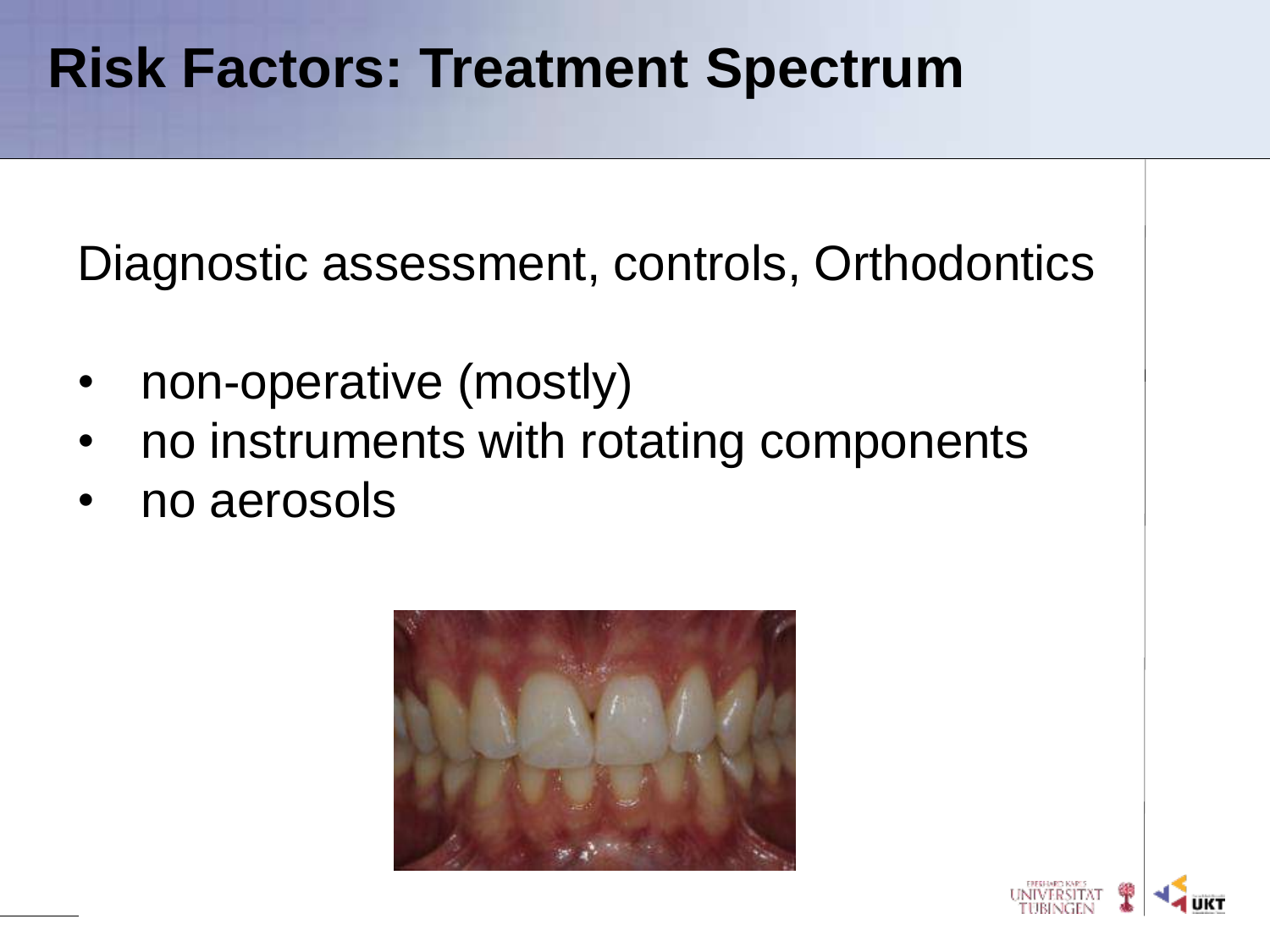Preserving therapy

- largely non-operative
- use of Instruments with rotating components
- aerosols
- partly under "dental dam"



**Dental dam in place during a dental procedure.**

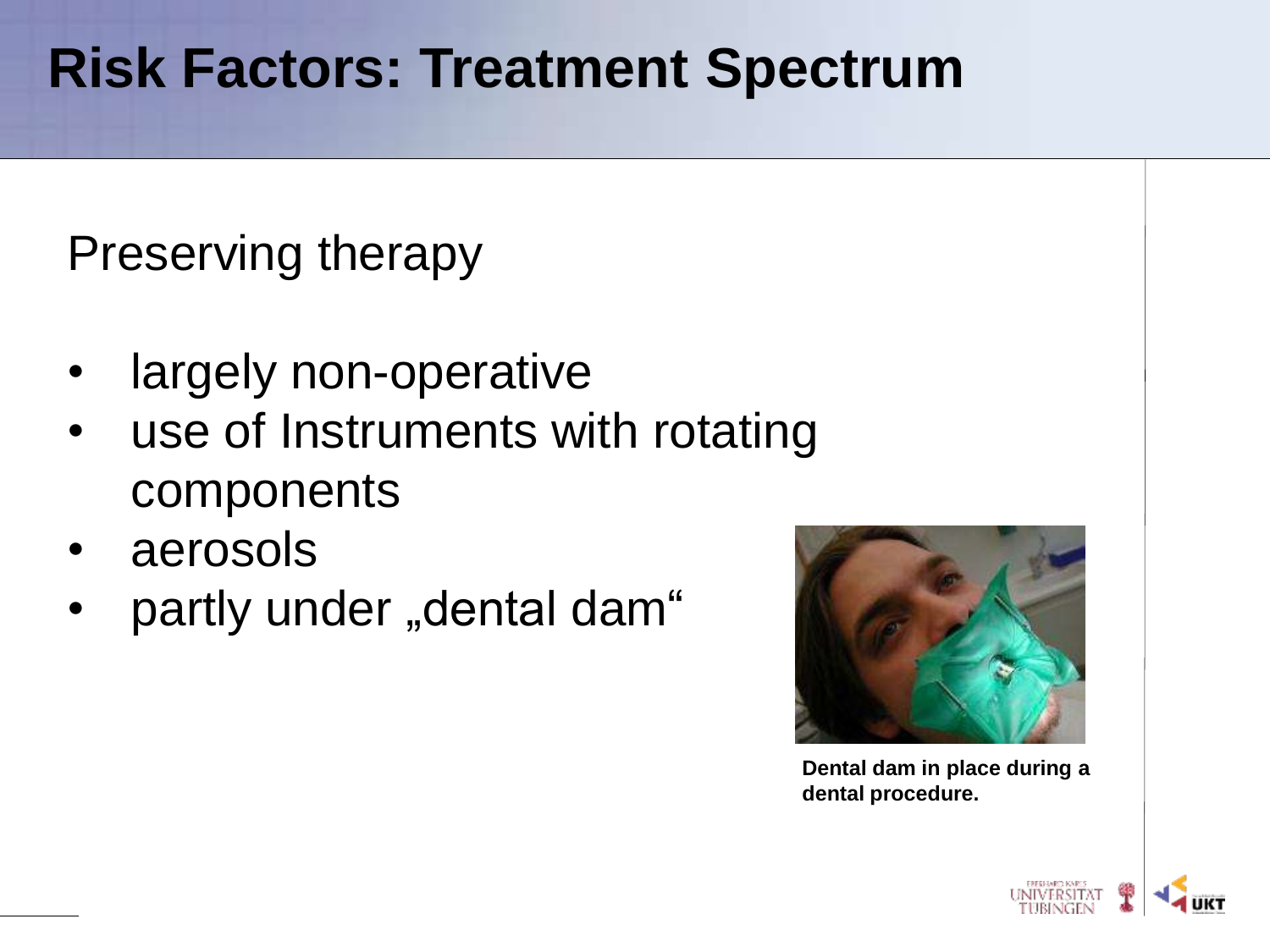prosthetic / prosthodontic therapy

- partly operative/bloody
- use of Instruments with rotating components
- aerosols





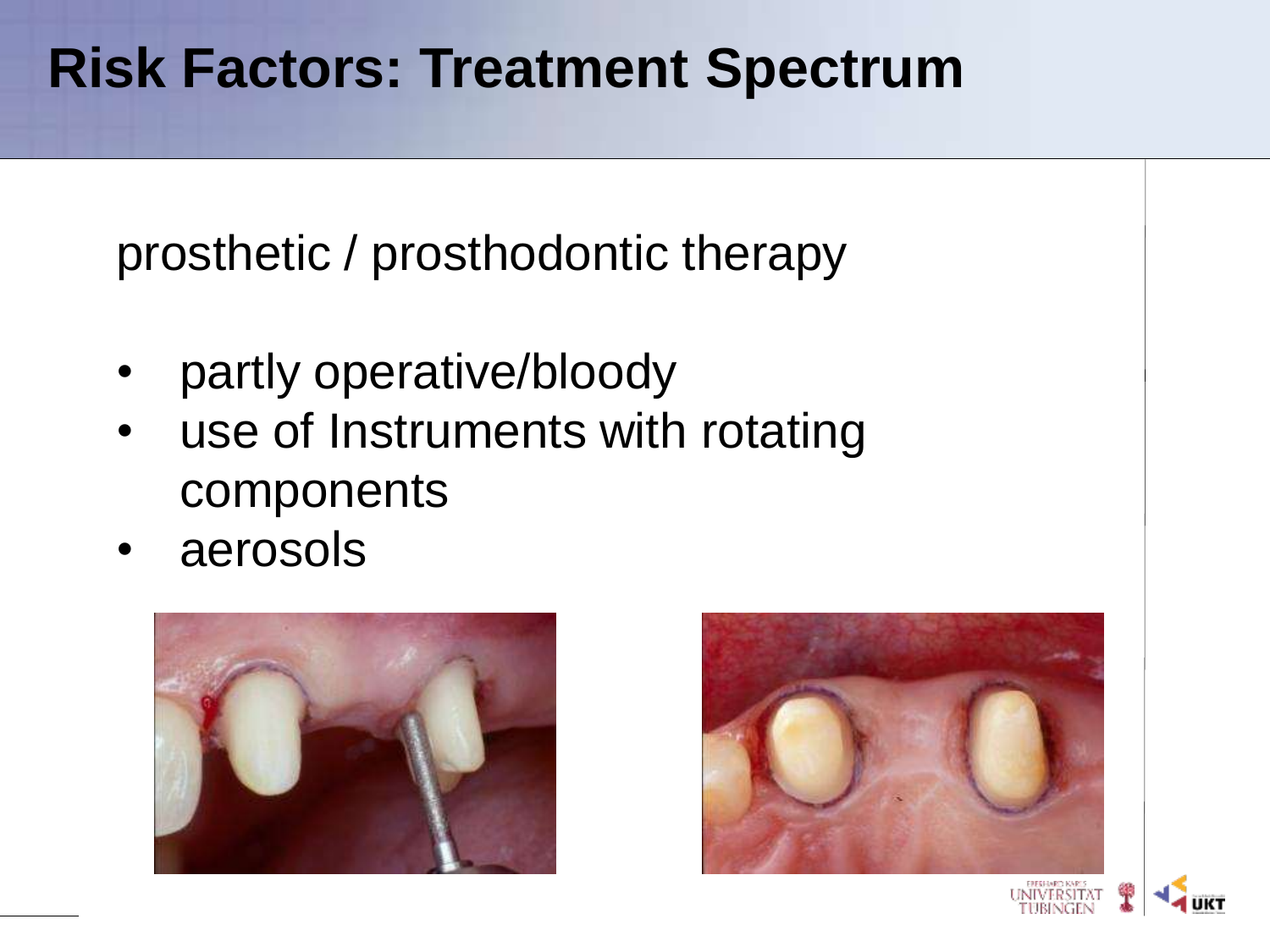Oral Surgical interventions

- bloody
- use of sharp / pointed instruments
- use of instruments with rotating components
- aerosols



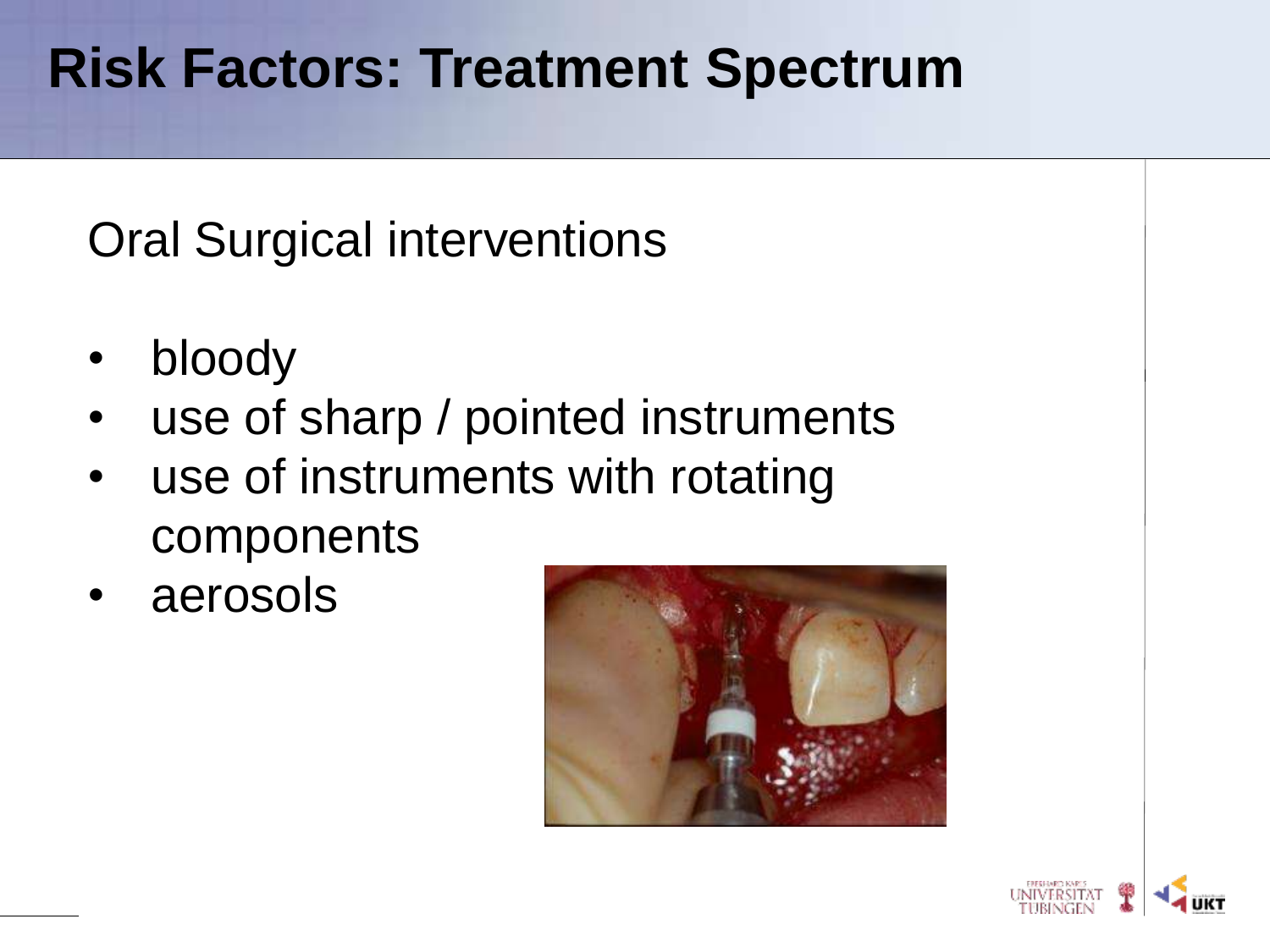## **risk minimization**

## Each medical device must be "classified"

- non critical
- semi critical (A, B)
	- critical (A, B)

## **The decisive factor is the intended use**

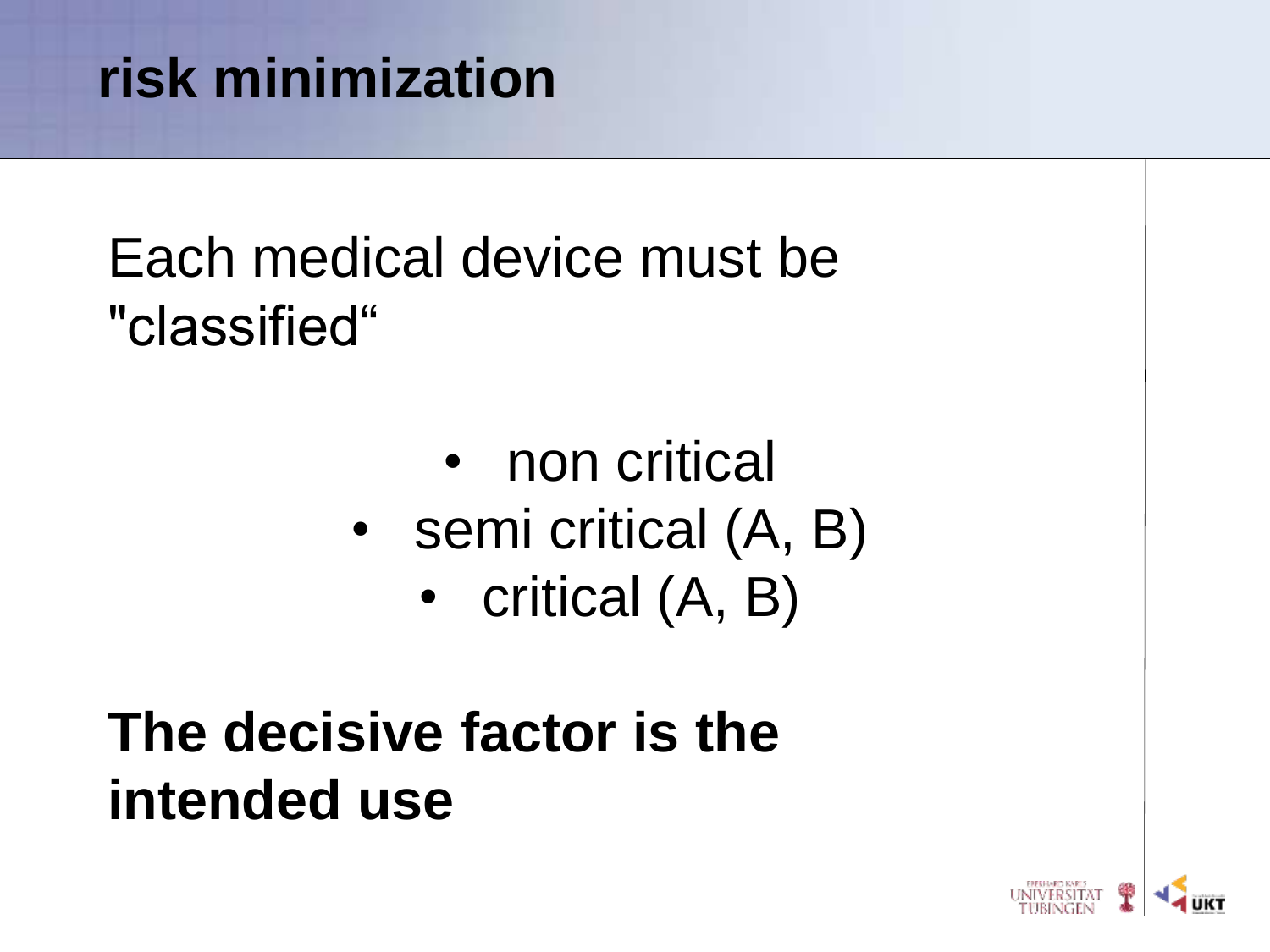

#### **Uncritical**

#### only contact with intact skin



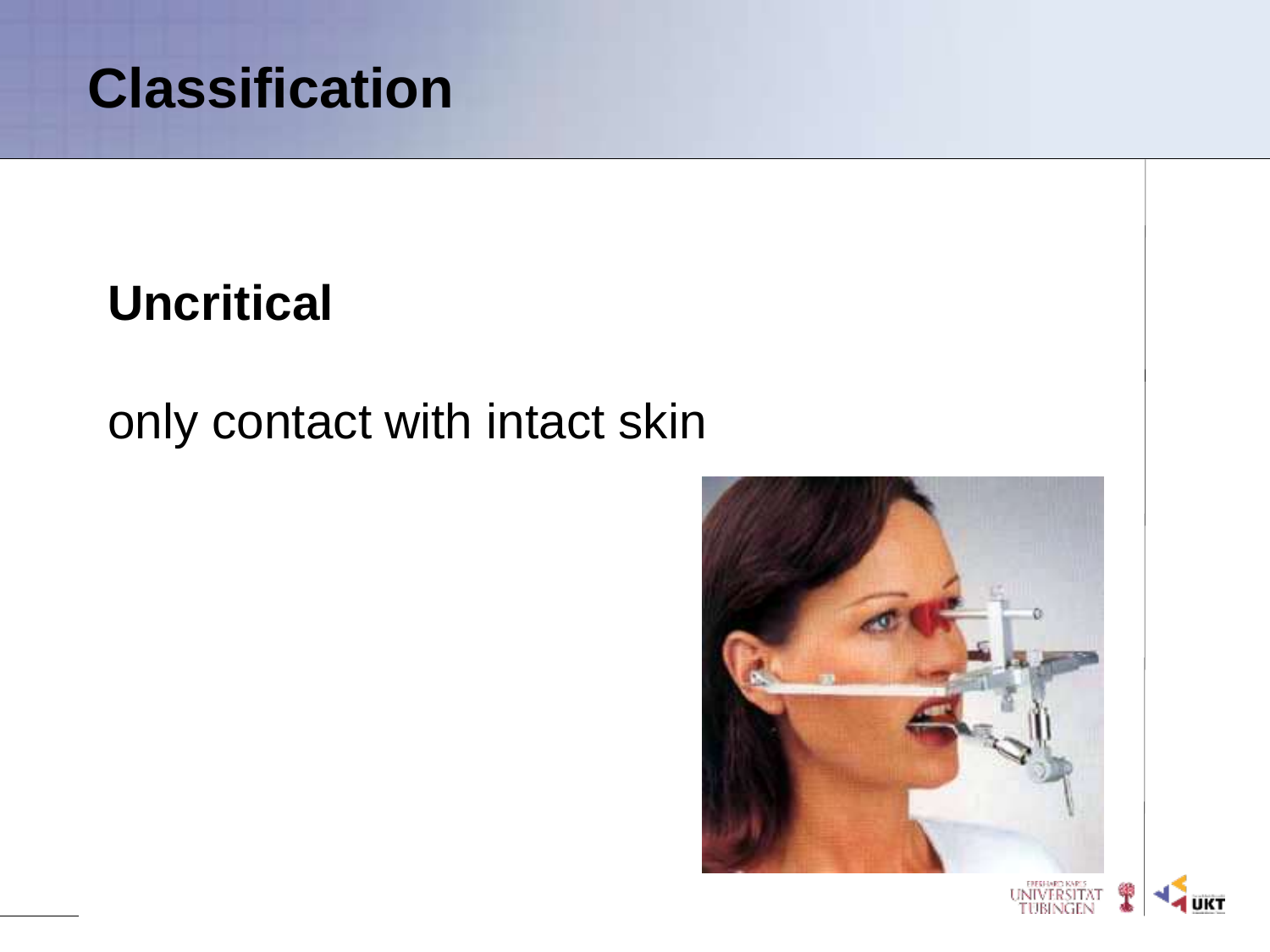## **Classification**

### **Semicritical A:**

Contact with mucous membrane or pathologically changed skin: **WITHOUT** special requirements for the processing

- instruments for general, preventive, restorative or orthodontic (non-invasive) measures.
- equipment having no leakage of liquids and / or air or particles



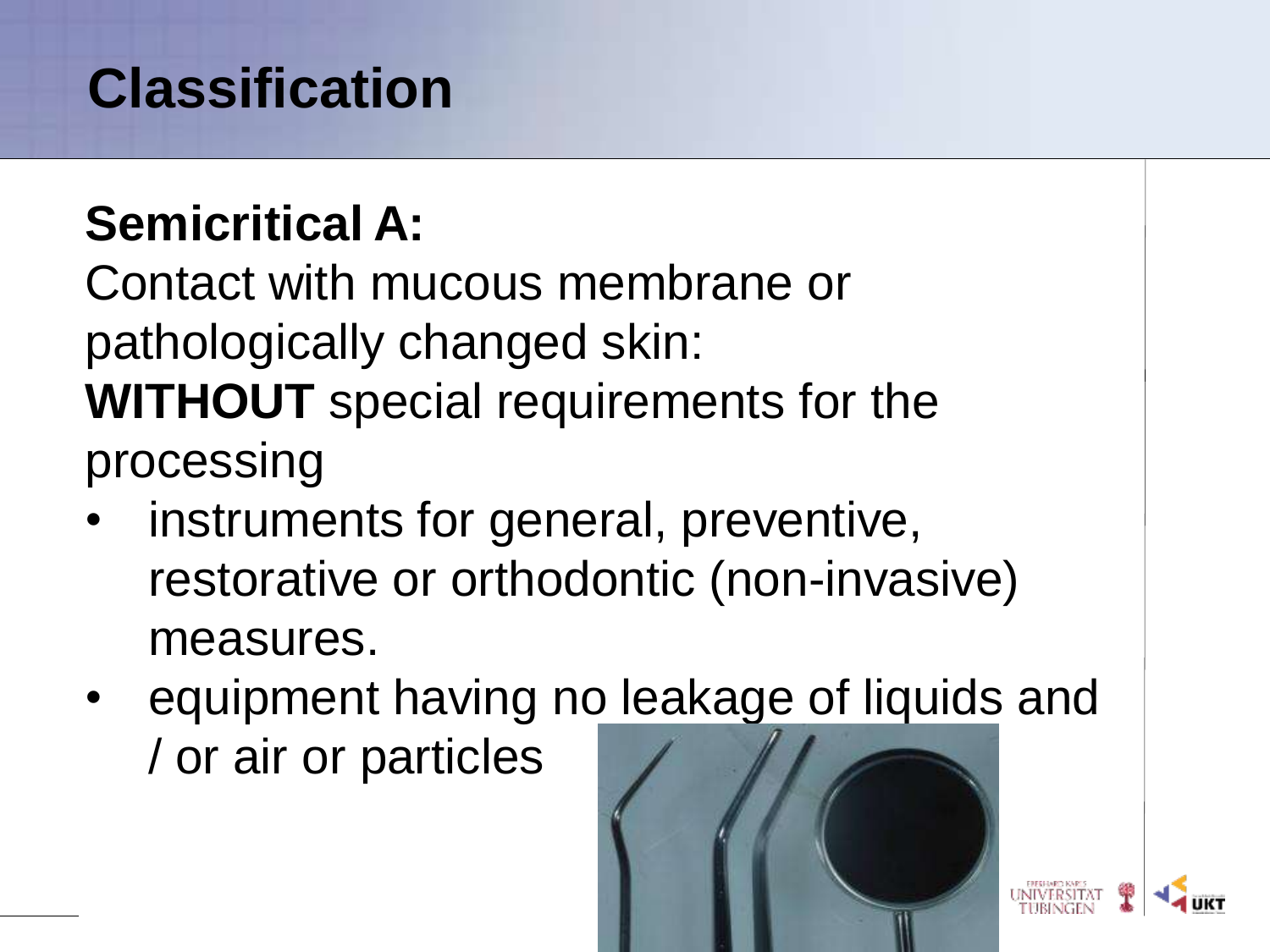## **Classification**

## **Semicritical B:**

Contact with mucous membrane or pathologically changed skin: **WITH** special requirements for the processing

- rotating or oscillating instruments for general, preventive, restorative or orthodontic (noninvasive) measures
- transfer instruments
- equipment having leakage of liquids and / or air or particles

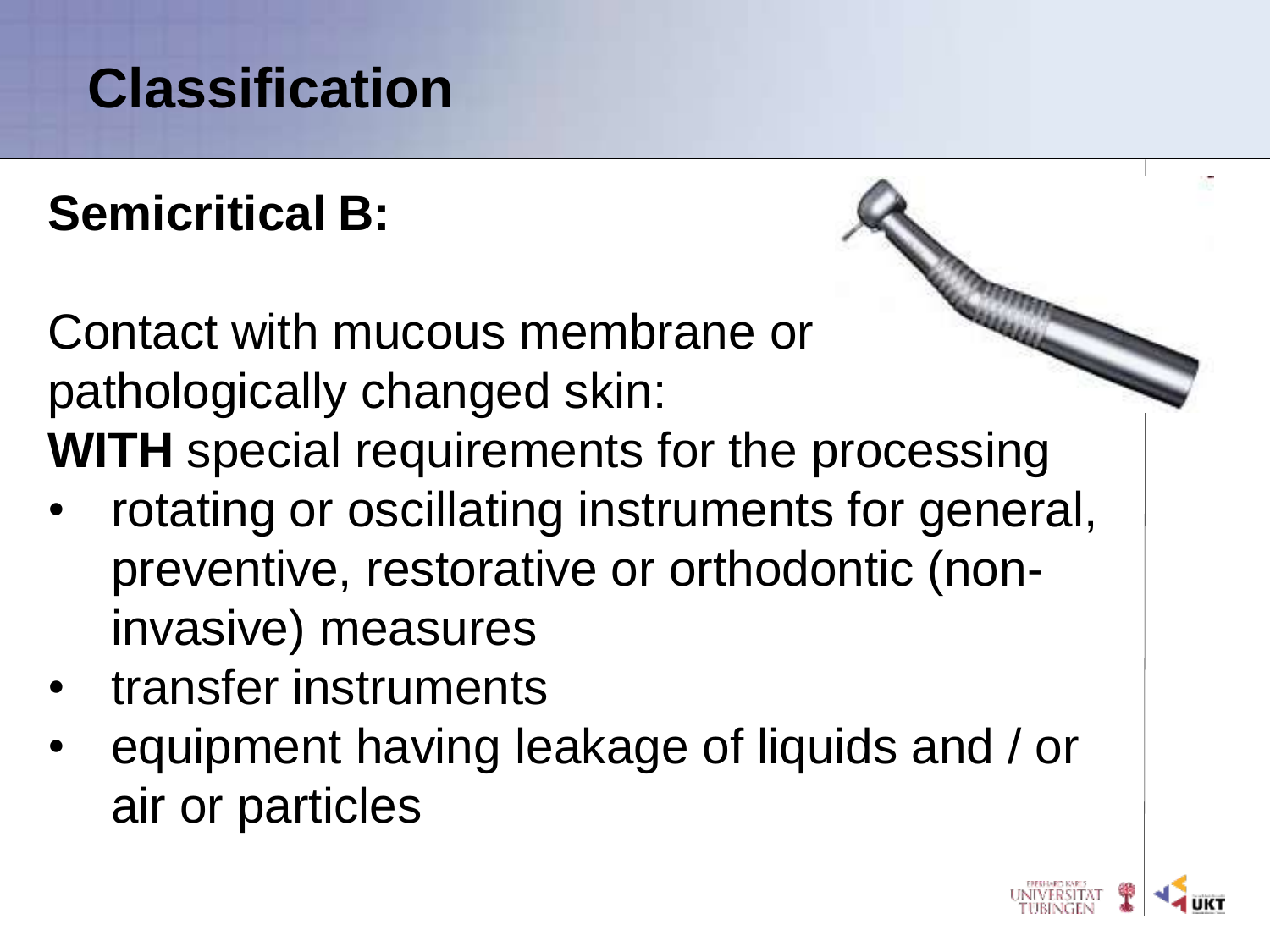

**Critical A:** Penetration of skin or mucous membrane

**WITHOUT** special requirements for the processing



- Medical devices for the use of blood, blood products and other sterile medicinal products
- Instruments and tools for surgical, periodontal or endodontic (invasive) measures

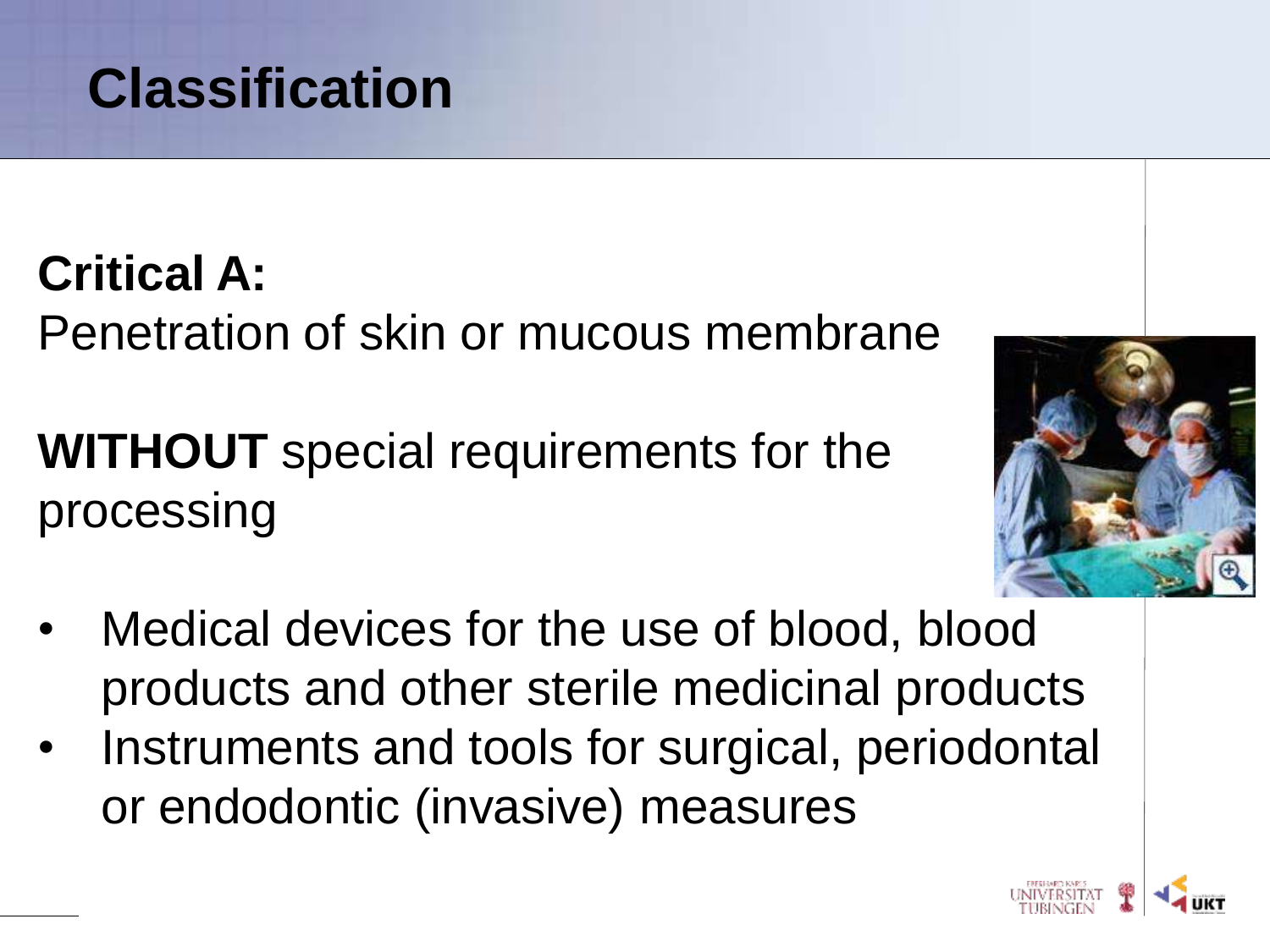## **Classification**

Critical B: Penetration of skin or mucous membrane

**WITH** special requirements for the processing

- rotating or oscillating instruments for general, preventive, restorative or orthodontic (noninvasive) measures
- transfer instruments

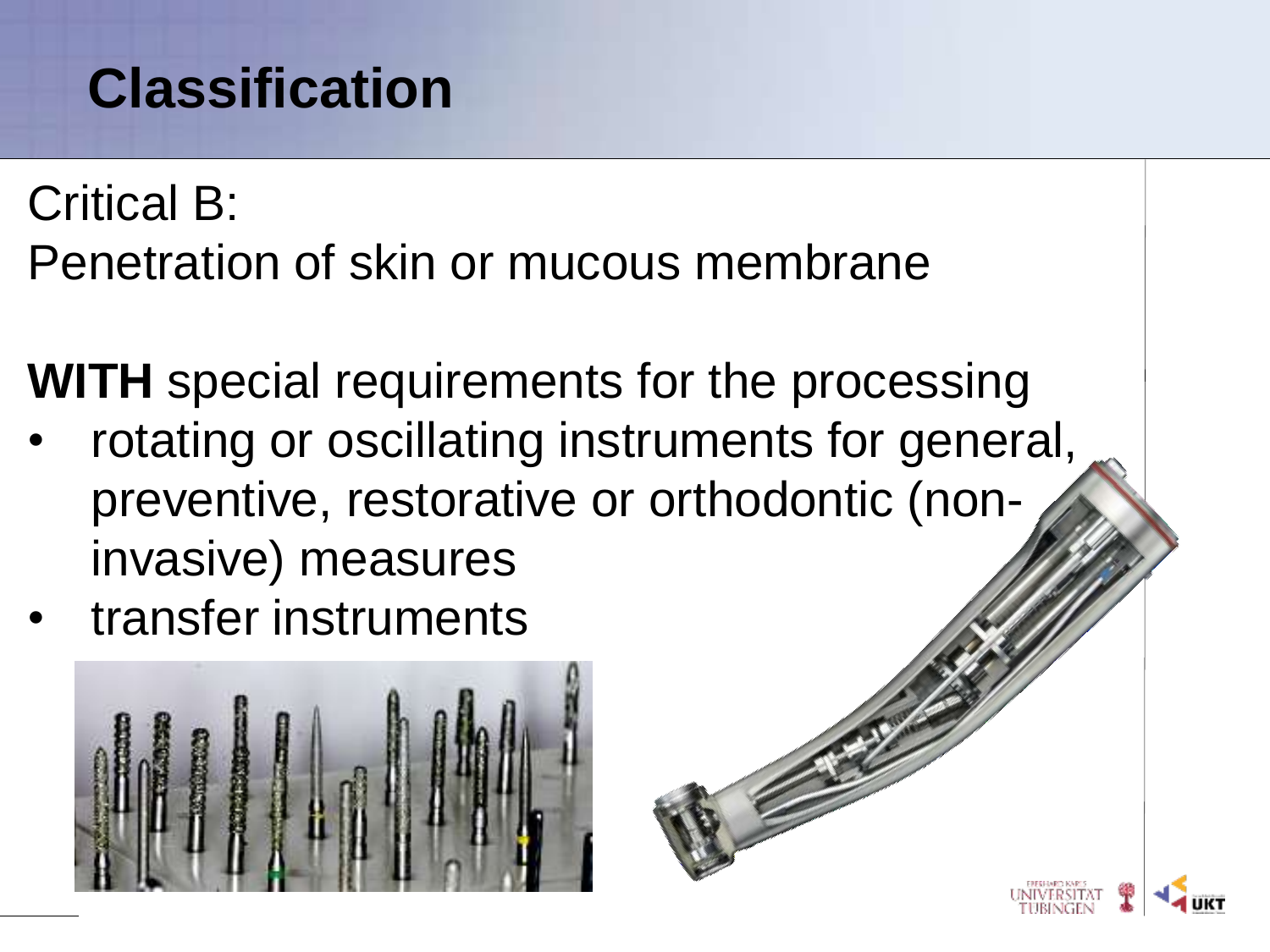## **"challenge" rotating or oscillating instruments…….**









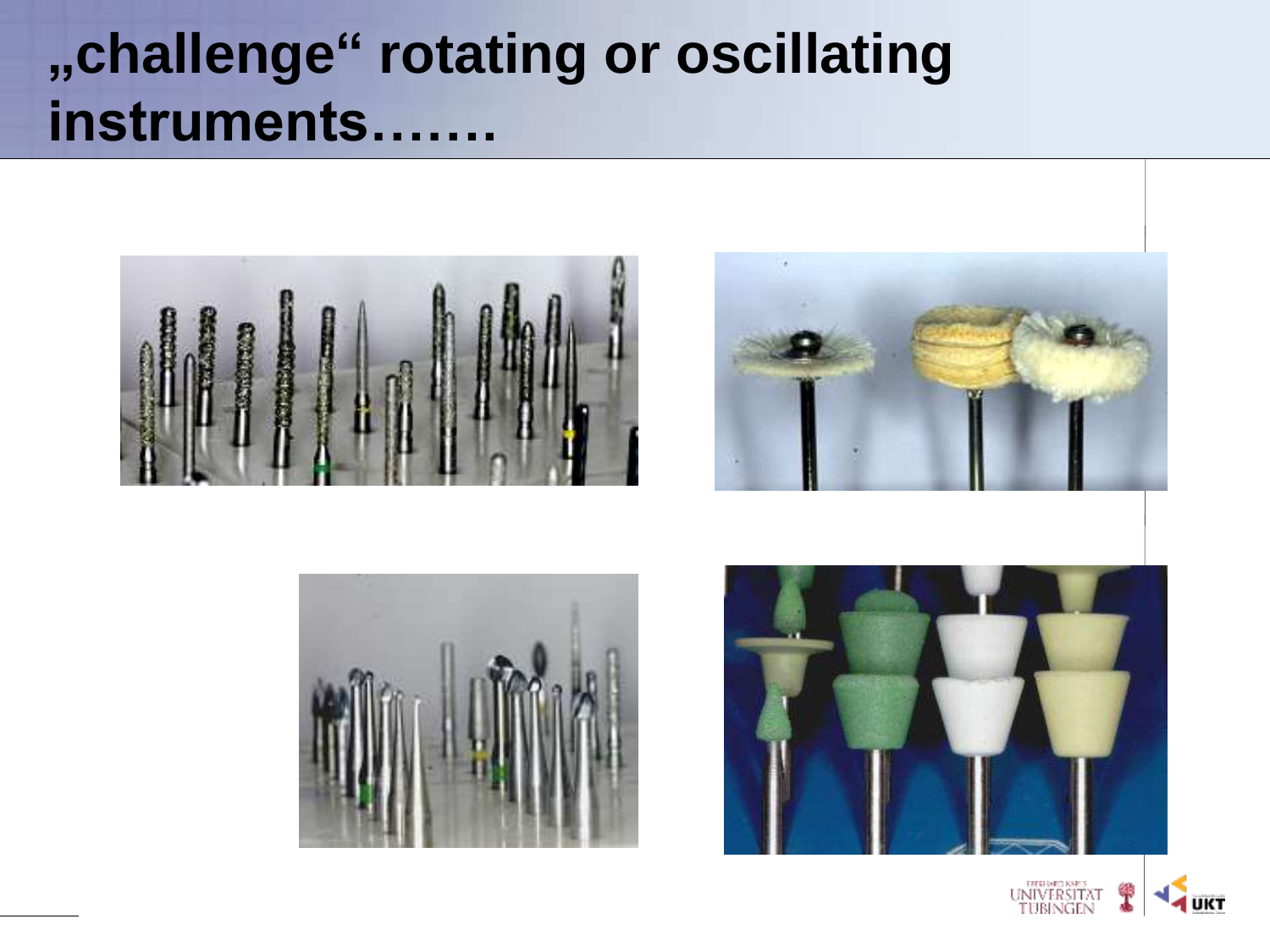## **"challenge" rotating or oscillating instruments…….**

- use of many different variations in dentistry
- use of different materials
- frequently inadequate manufacturer's instructions regarding possible application and processing
- corrosion
- thermolabile

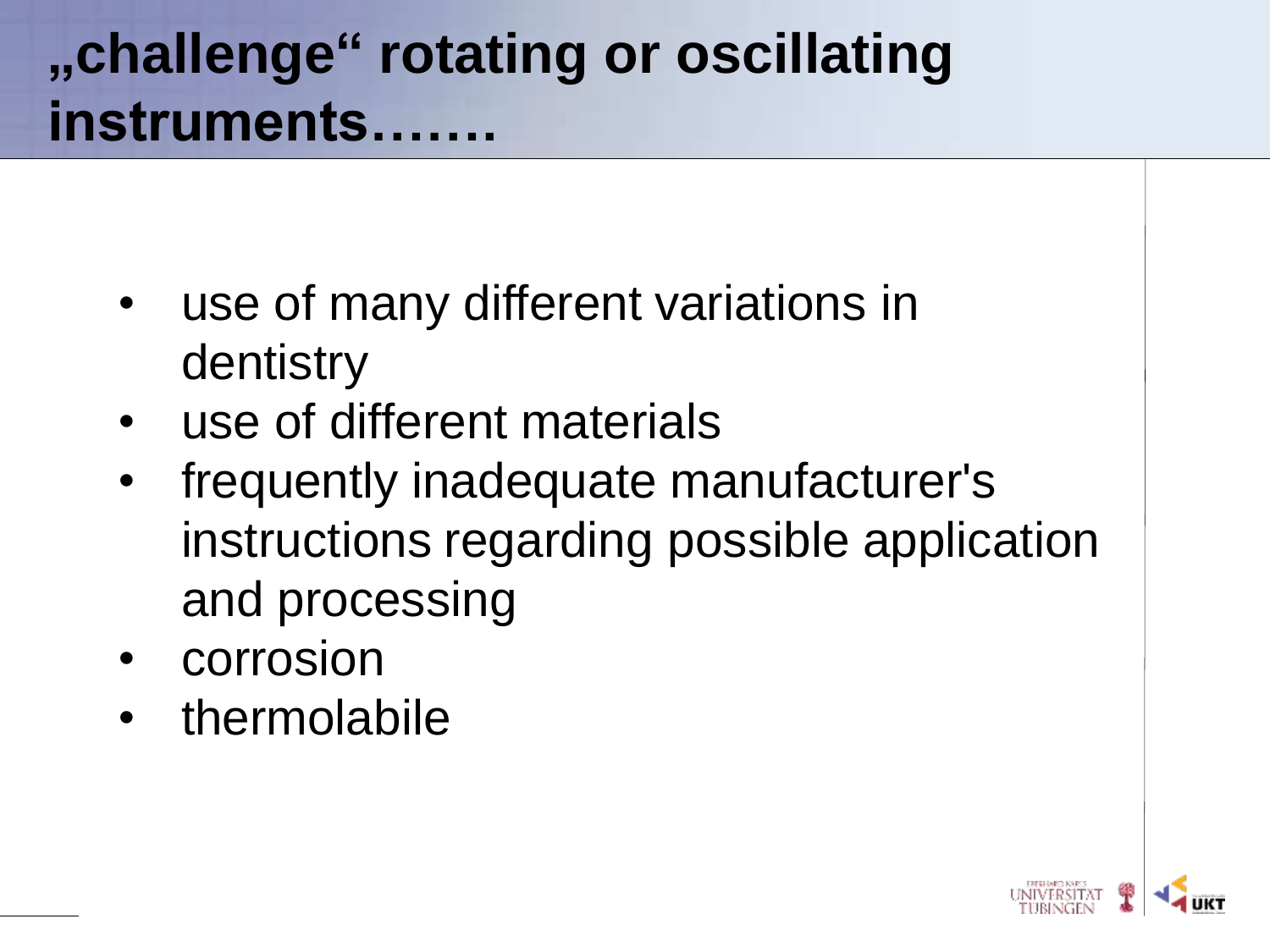## **Are there any differences to the reprocessing of surgical instruments?**

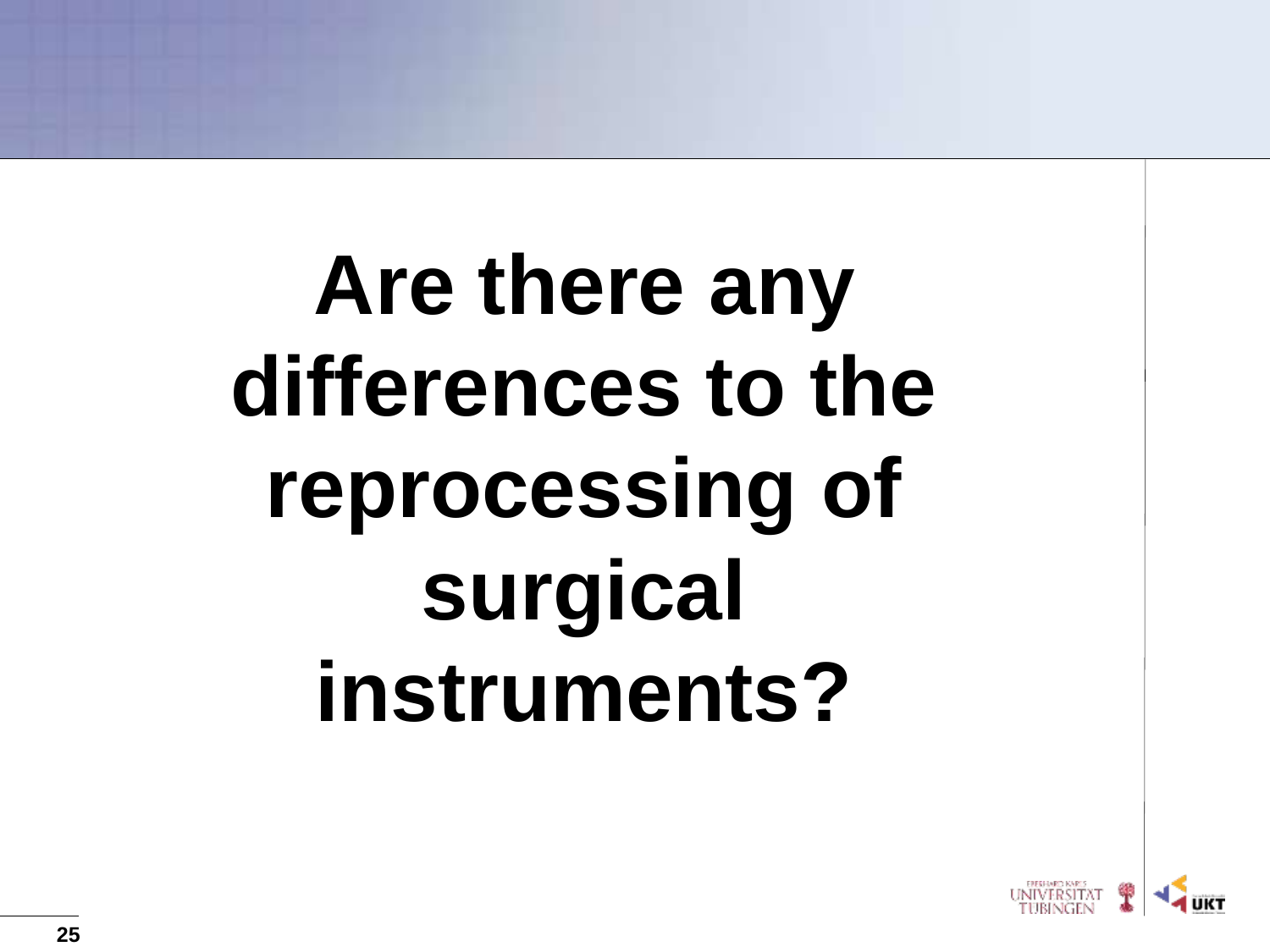## **CLEAN**

residue-free medical devices after cleaning so that the subsequent steps of disinfection and sterilization are not adversely affected by blood, secretions and residual tissue, for instance.

### **DISINFECTED**

the disinfection methods must be verifiably bactericidal, fungicidal and virucidal

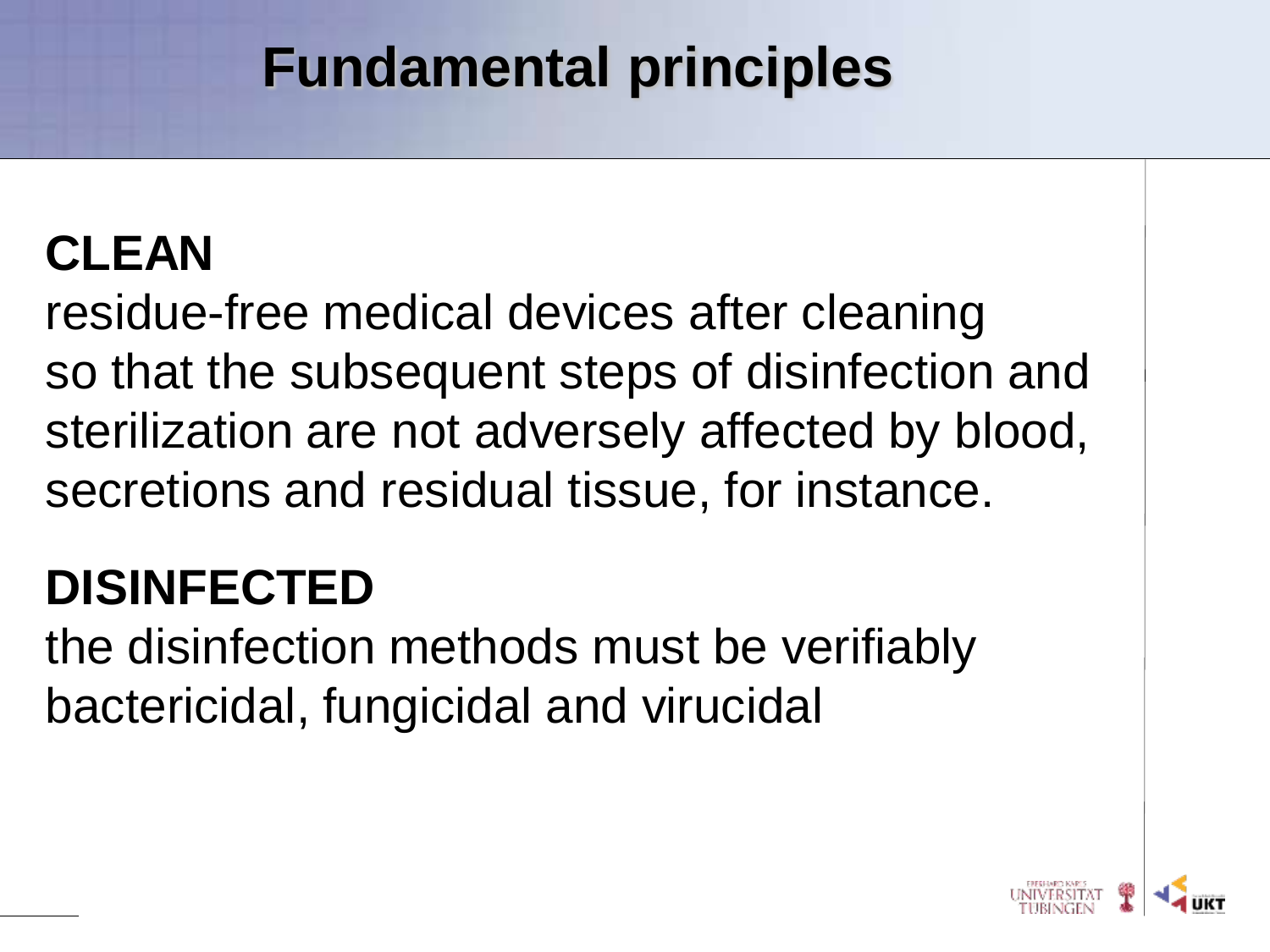#### **Machine based decontamination in a washer-disinfector**

- more safety for personnel (infection, injury)
- reproducible processes and results
- standardisation of process possible
- **validation of process possible**
- **meets requirements of international standards**

#### **preferable process**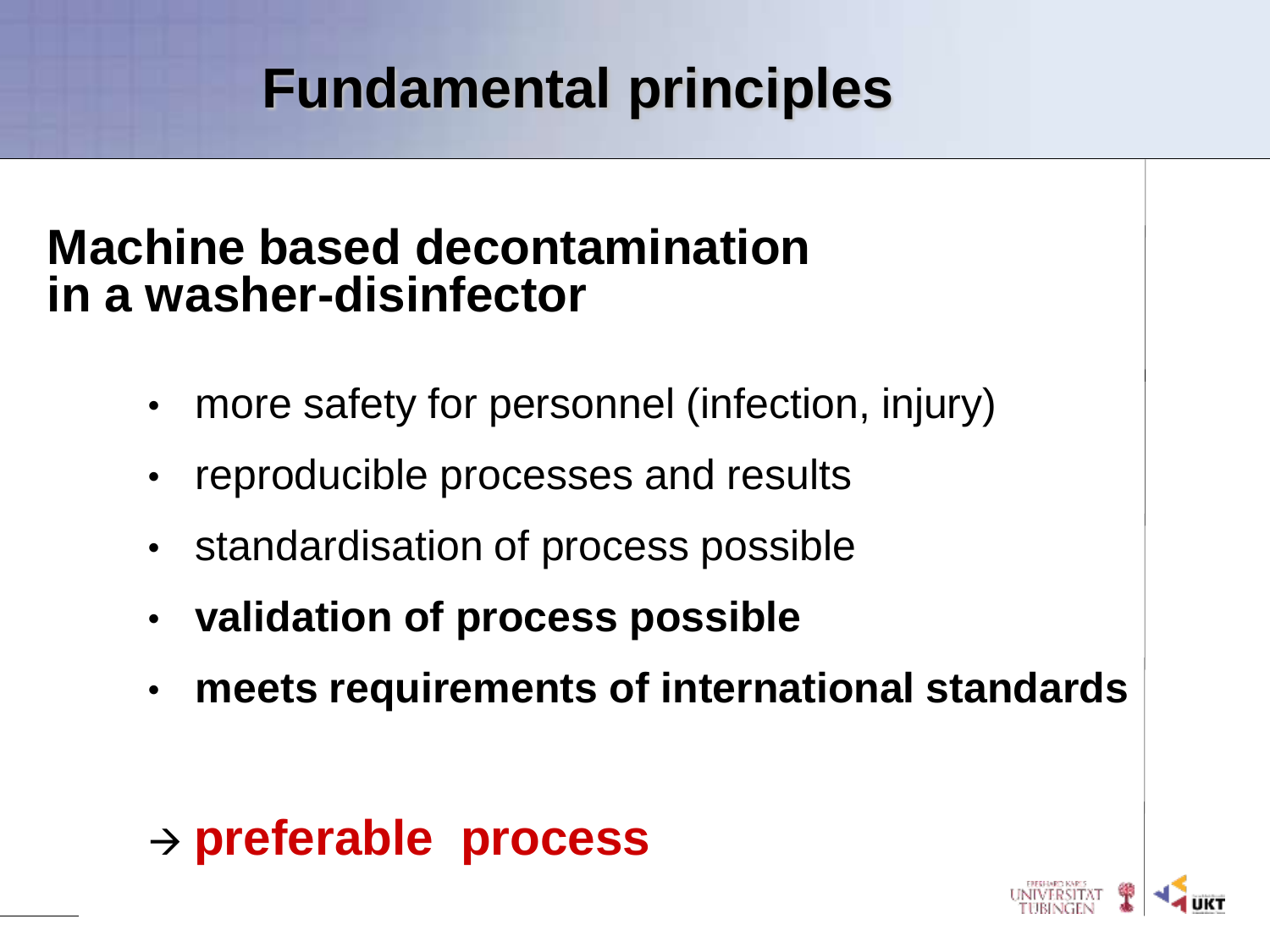

A sterile medical product **must be free of vialble microorganisms** (Definition: ISO 17665-1).

• The degree of 'sterility' can be quantified as an SAL= **1 X 10-6**

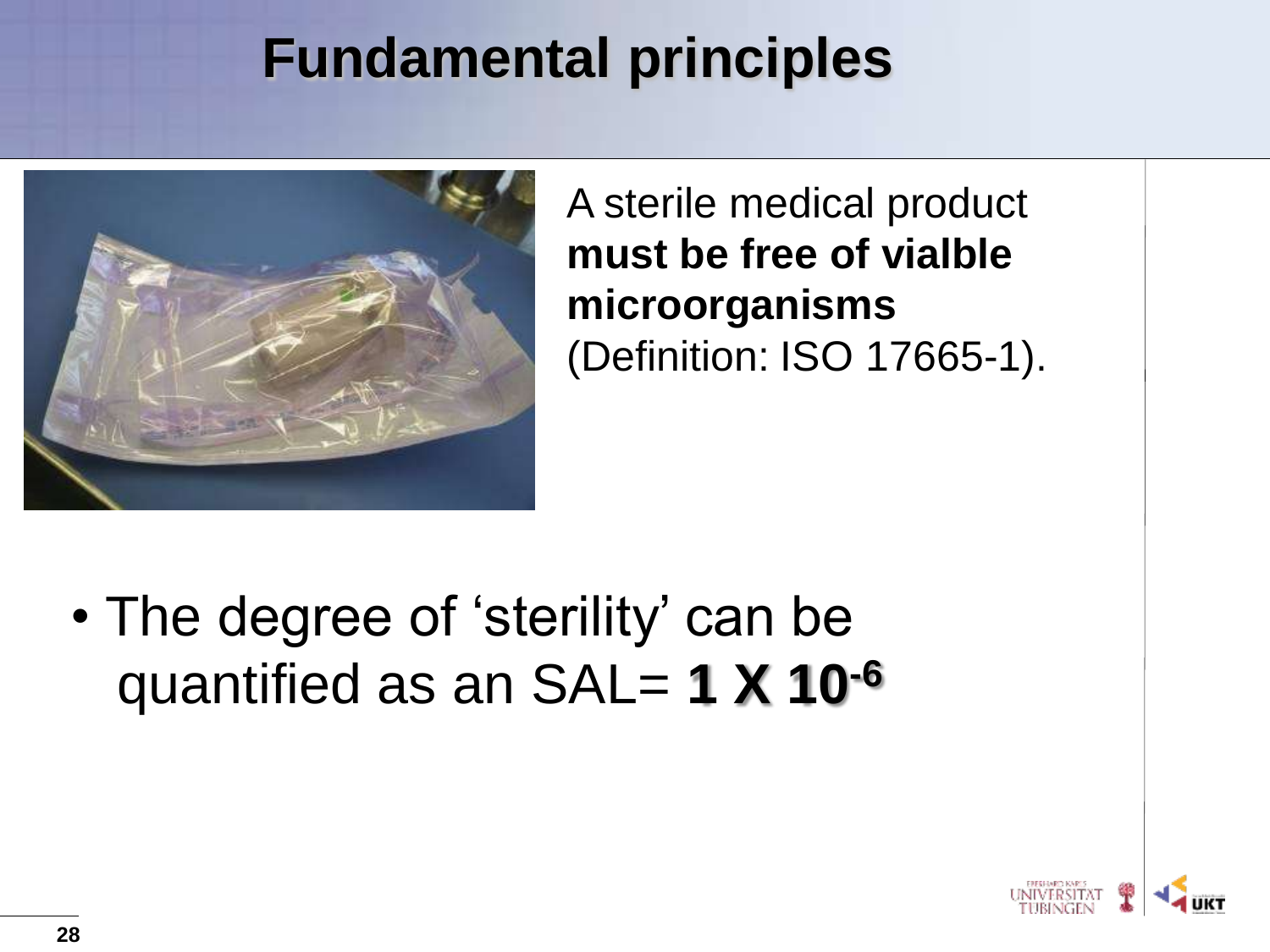## **Reprocessing of medical devices in Dentistry. Are there any differences to the reprocessing of surgical instruments?**

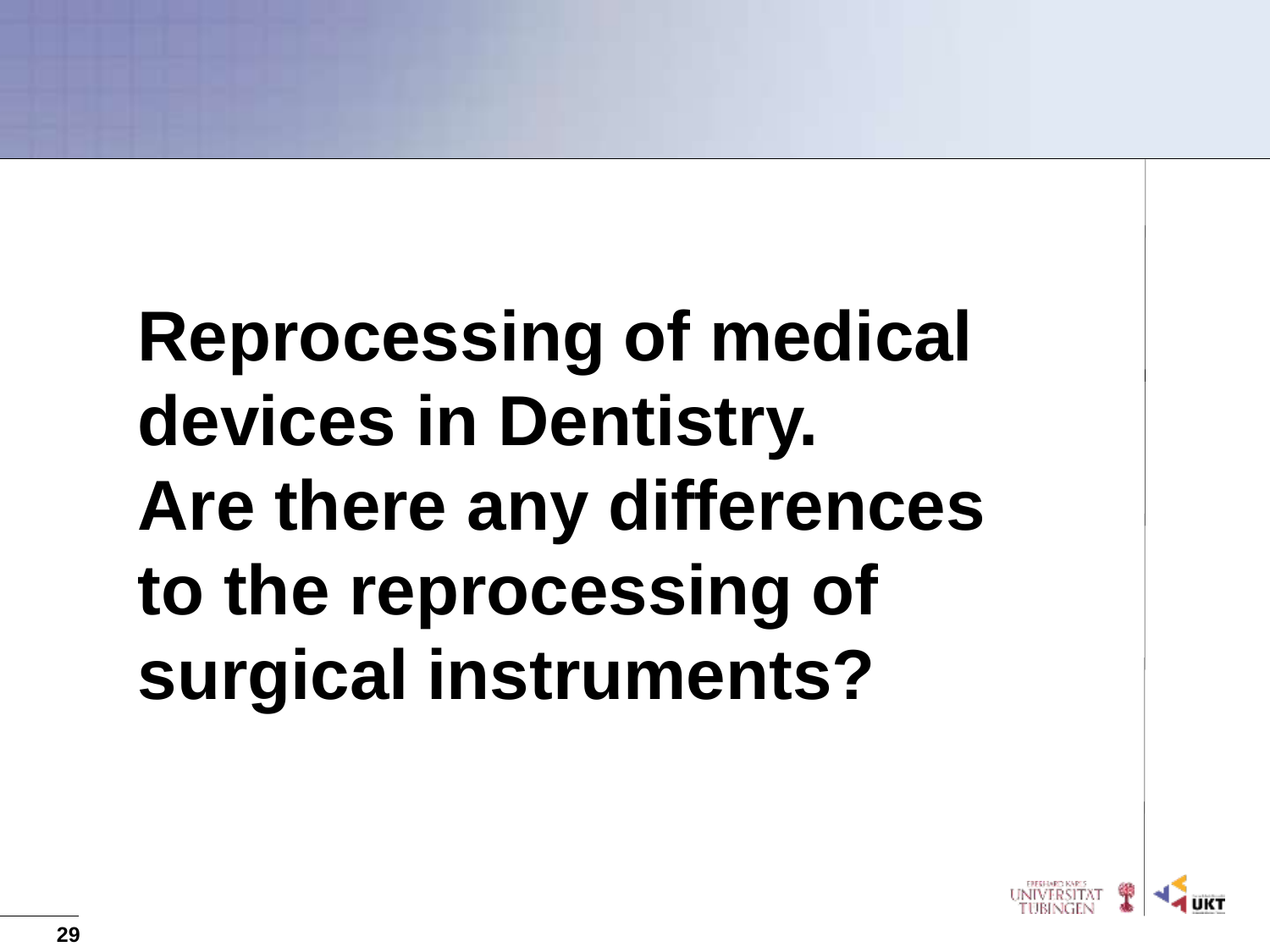## Important: Never forget the RISK